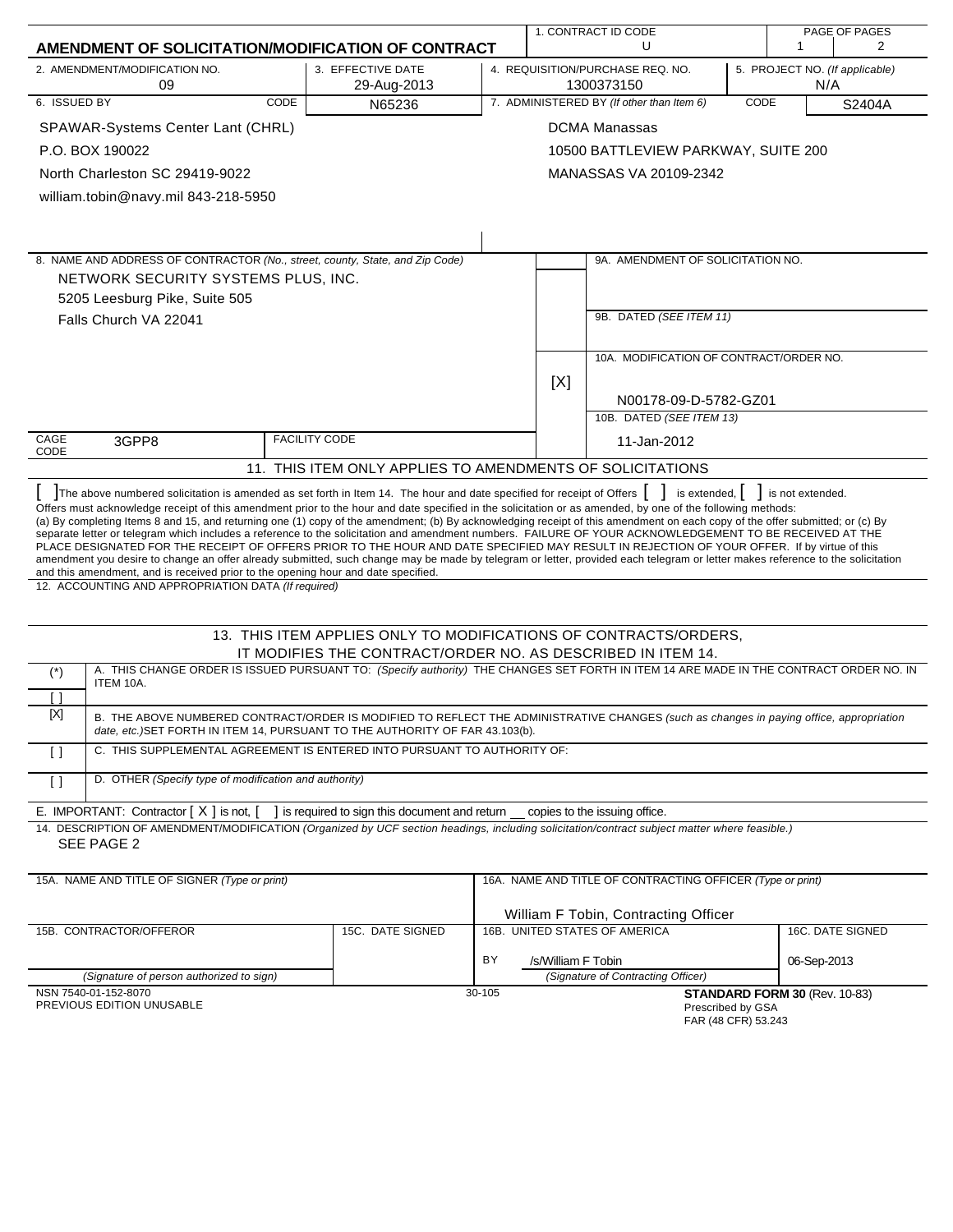| I CONTRACT NO.   | ' ORDER NO.<br><b>DELIVERY</b> | AMENDMENT/MODIFICATION NO. | <b>PAGE</b> | ' FINAL |
|------------------|--------------------------------|----------------------------|-------------|---------|
| N00178-09-D-5782 | GZ0 <sub>1</sub>               | ሰር<br>ິ                    | 2 of 2      |         |

# **GENERAL INFORMATION**

The purpose of this modification is to include theLOAs for ACRNs AJ, AK and AL... Accordingly, said Task Order is modified as follows: A conformed copy of this Task Order is attached to this modification for informational purposes only.

The Line of Accounting information is hereby changed as follows:

400301:

From:

To: AJ 9730130 18P2 253 46896 0 068688 2D PJTF38 4689631H304Q

400302:

From:

To: AK 9730130 1884 010 10104 0 080779 3 257.31 PRM36219 044226

400303:

From:

To: AL 9730130 1884 010 10104 0 080779 3 257.31 PRM36229 044226

The total amount of funds obligated to the task is hereby increased from \$4,867,060.33 by \$0.00 to \$4,867,060.33.

The total value of the order is hereby increased from \$24,459,081.00 by \$0.00 to \$24,459,081.00.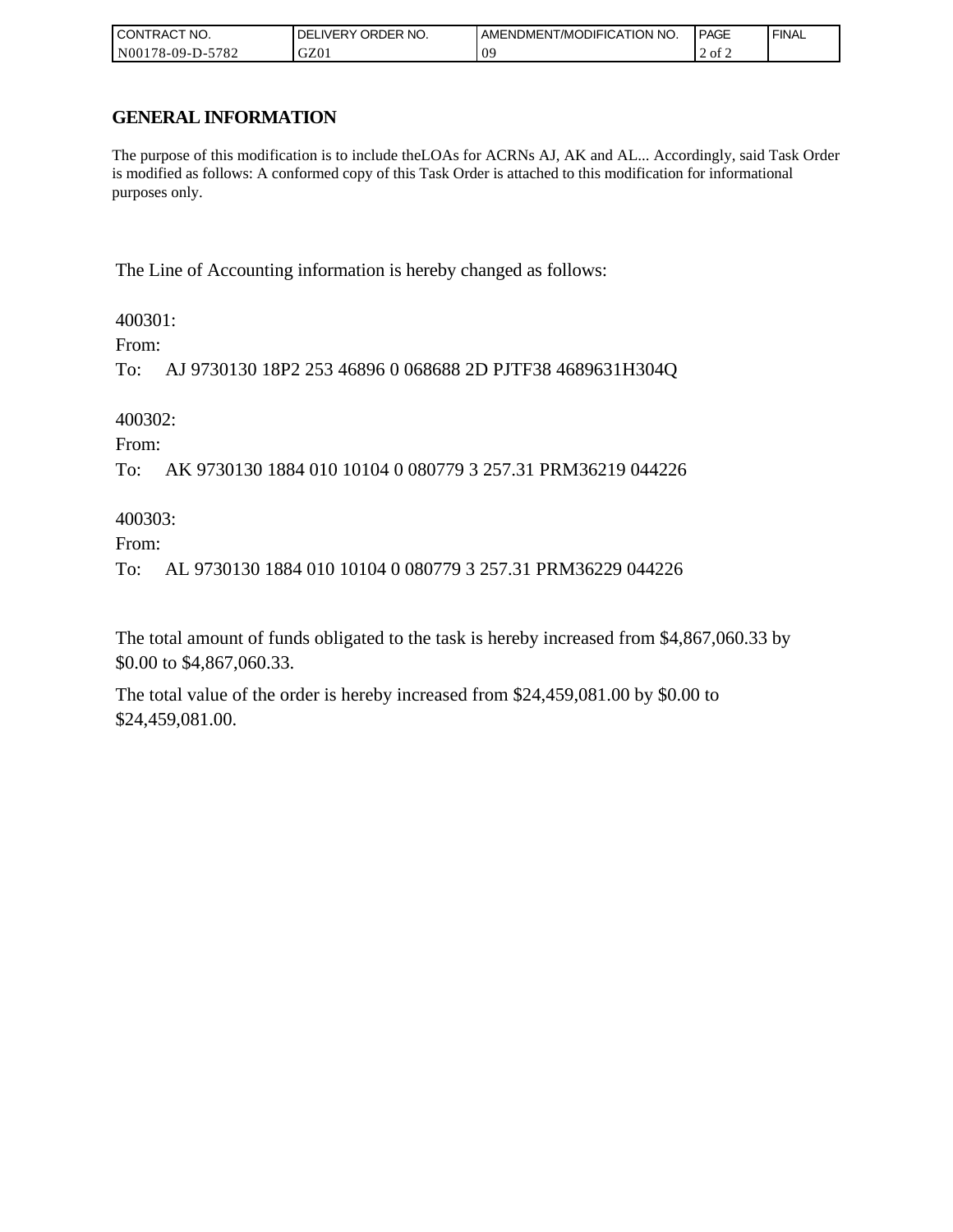| I CONTRACT NO.                       | NO.<br>ORDER <sup>'</sup><br>'DEL<br>.IVERY | AMENDMENT/MODIFICATION NO. | <b>PAGE</b>         | ' FINAL |
|--------------------------------------|---------------------------------------------|----------------------------|---------------------|---------|
| N00<br>5700<br>'78-09-L<br>∠ ہ'<br>. | GZ01                                        | 09                         | 0.25<br>- of<br>-24 |         |

# **SECTION B SUPPLIES OR SERVICES AND PRICES**

CLIN - SUPPLIES OR SERVICES

For Cost Type Items:

|             |      | Item PSC Supplies/Services                        | Qty Unit | Est. Cost Fixed Fee<br>-------------                                    | ----------   | CPFF           |
|-------------|------|---------------------------------------------------|----------|-------------------------------------------------------------------------|--------------|----------------|
| 4001        | R425 |                                                   |          | IA Support (TBD) 1.0 LO \$7,328,169.00 \$319,542.00 \$7,647,711.00      |              |                |
| 400101 R425 |      | ACRN: AA<br>PR 1300239279<br>(OTHER)              |          |                                                                         |              |                |
|             |      | 400102 R425 ACRN:AB<br>PR 1300286595<br>(OTHER)   |          |                                                                         |              |                |
| 4002        | R425 | IA Support (TBD) 1.0 LO                           |          | \$7,498,166.00     \$366,636.00  \$7,864,802.00                         |              |                |
| 400201 R425 |      | ACRN: AC<br>PR: 1300298860<br>(OTHER)             |          |                                                                         |              |                |
|             |      | 400202 R425 ACRN: AF<br>PR: 1300319971<br>(OTHER) |          |                                                                         |              |                |
|             |      | 400203 R425 ACRN: AE<br>PR: 1300332147<br>(OTHER) |          |                                                                         |              |                |
|             |      | 400204 R425 ACRN: AG<br>PR: 1300354996<br>(OTHER) |          |                                                                         |              |                |
| 400205 R425 |      | ACRN: AH<br>PR: 1300354996<br>(OTHER)             |          |                                                                         |              |                |
| 4003        |      |                                                   |          | R425 IA Support (TBD) 1.0 LO \$7,672,265.00 \$333,893.00 \$8,006,158.00 |              |                |
| 400301 R425 |      | ACRN: AJ PR:<br>1300373150<br>(OTHER)             |          |                                                                         |              |                |
| 400302 R425 |      | ACRN: AK PR:<br>1300373150<br>(OTHER)             |          |                                                                         |              |                |
| 400303 R425 |      | ACRN: AJ PR:<br>1300373150<br>(OTHER)             |          |                                                                         |              |                |
| 4004        | R425 | IA Support (TBD)<br>Option                        | $1.0$ LO | \$7,850,571.00                                                          | \$341,316.00 | \$8,191,887.00 |
| 4005        | R425 | IA Support (TBD)<br>Option                        | $1.0$ LO | \$8,033,188.00                                                          | \$348,911.00 | \$8,382,099.00 |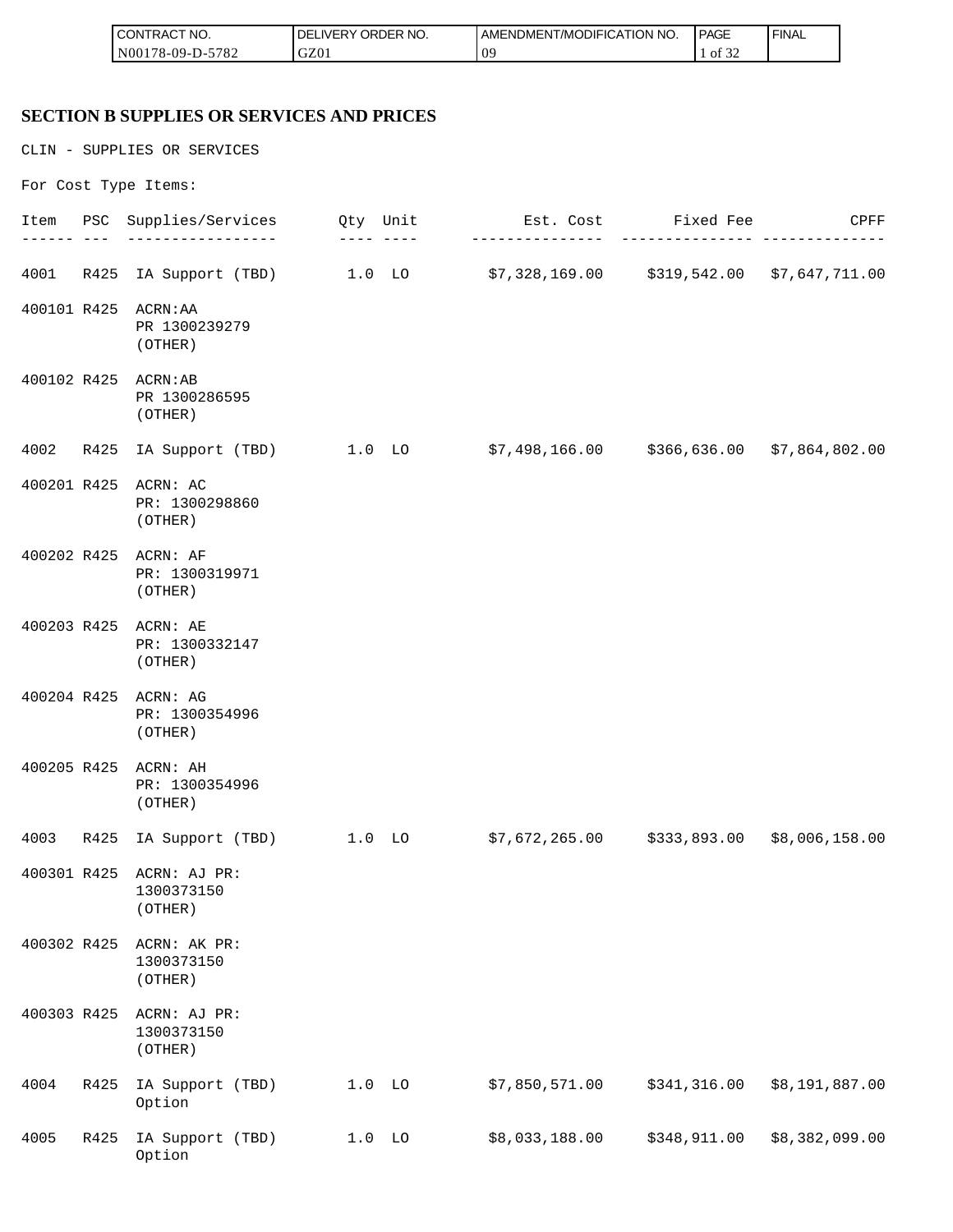| `CT NO.<br><b>CONTRAC</b> | NO.<br><b>DELIVERY ORDER</b> | AMENDMENT/MODIFICATION NO. | <b>PAGE</b>                  | <b>FINAL</b> |
|---------------------------|------------------------------|----------------------------|------------------------------|--------------|
| 5782<br>$NO0178-09-D$ -   | GZ01                         | 09                         | $\sim$ $\sim$<br>2 of<br>-24 |              |

|                                      | CONTRACT NO.<br>N00178-09-D-5782                                                                                              | DELIVERY ORDER NO.<br>GZ01           | AMENDMENT/MODIFICA<br>09                                                                                                                                                                                                                                                                                                                                                                                                                    |
|--------------------------------------|-------------------------------------------------------------------------------------------------------------------------------|--------------------------------------|---------------------------------------------------------------------------------------------------------------------------------------------------------------------------------------------------------------------------------------------------------------------------------------------------------------------------------------------------------------------------------------------------------------------------------------------|
| For ODC Items:                       |                                                                                                                               |                                      |                                                                                                                                                                                                                                                                                                                                                                                                                                             |
|                                      | Item PSC Supplies/Services Qty Unit                                                                                           |                                      | Est. Cost                                                                                                                                                                                                                                                                                                                                                                                                                                   |
|                                      |                                                                                                                               |                                      | ____ ____ _ ___________                                                                                                                                                                                                                                                                                                                                                                                                                     |
|                                      | 6001 R425 IA Support (TBD) 1.0 LO \$313,470.00                                                                                |                                      |                                                                                                                                                                                                                                                                                                                                                                                                                                             |
|                                      | 600101 R425 ACRN: AB<br>PR 1300286595<br>(OTHER)                                                                              |                                      |                                                                                                                                                                                                                                                                                                                                                                                                                                             |
|                                      | 6002 R425 IA Support (TBD) 1.0 LO                                                                                             |                                      | \$313,470.00                                                                                                                                                                                                                                                                                                                                                                                                                                |
|                                      | 600201 R425 ACRN: AC<br>PR: 1300298860<br>(OTHER)                                                                             |                                      |                                                                                                                                                                                                                                                                                                                                                                                                                                             |
|                                      | 600202 R425 ACRN: AH<br>PR: 1300354996<br>(OTHER)                                                                             |                                      |                                                                                                                                                                                                                                                                                                                                                                                                                                             |
|                                      | 6003 R425 IA Support (TBD) 1.0 LO                                                                                             |                                      | \$313,470.00                                                                                                                                                                                                                                                                                                                                                                                                                                |
| 600301 R425                          | ACRN: AJ PR:<br>1300373150 (TBD)                                                                                              |                                      |                                                                                                                                                                                                                                                                                                                                                                                                                                             |
|                                      | 6004 R425 IA Support (TBD) 1.0 LO<br>Option                                                                                   |                                      | \$313,470.00                                                                                                                                                                                                                                                                                                                                                                                                                                |
|                                      | 6005 R425 IA Support (TBD) 1.0 LO<br>Option                                                                                   |                                      | \$313,470.00                                                                                                                                                                                                                                                                                                                                                                                                                                |
|                                      | 5252.216-9204 LEVEL OF EFFORT--FEE ADJUSTMENT FORMULA (MAR 1994)                                                              |                                      |                                                                                                                                                                                                                                                                                                                                                                                                                                             |
|                                      |                                                                                                                               |                                      | (a) Subject to the provisions of the "Limitation of Cost" or "Limitation of Funds" clause (whichever<br>hereby understood and agreed that the fixed fee is based upon the Contractor providing the following nu<br>hereinafter referred to as X, at the estimated cost and during the term of this contract specified elsewher                                                                                                              |
|                                      | [Contractor shall insert number of estimated direct labor staff hours]                                                        |                                      |                                                                                                                                                                                                                                                                                                                                                                                                                                             |
|                                      | Total Staff-Hours (X)* Total Prime Staff-Hours Fixed Fee**<br>*(inclusive of Prime and any proposed Subcontractor(s))         |                                      |                                                                                                                                                                                                                                                                                                                                                                                                                                             |
| Option<br>Option<br>Option<br>Option | Base Period _________ _________ _______<br>1<br>______________________<br>2<br>_________<br>3<br>_________<br>$4\overline{ }$ | _________<br>_______________________ |                                                                                                                                                                                                                                                                                                                                                                                                                                             |
|                                      | **Contractor is to identify basis for fixed fee amount: ____                                                                  |                                      | Prime                                                                                                                                                                                                                                                                                                                                                                                                                                       |
| contract.                            |                                                                                                                               |                                      | The Contractor agrees to provide the total level of effort specified above in performance of work descre                                                                                                                                                                                                                                                                                                                                    |
|                                      | effort obligations under this contract.                                                                                       |                                      | (b) Of the total staff-hours of direct labor set forth above, it is estimated that __ staff-hours are competi-<br>Competitive time (uncompensated overtime) is defined as hours provided by personnel in excess of 40<br>compensation for such excess work. All other effort is defined as compensated effort. If no amount is in<br>paragraph, competitive time (uncompensated overtime) effort performed by the contractor shall not be o |

#### 5252.216-9204 LEVEL OF EFFORT--FEE ADJUSTMENT FORMULA (MAR 1994)

(a) Subject to the provisions of the "Limitation of Cost" or "Limitation of Funds" clause (whichever is applicable to this contract), it is hereby understood and agreed that the fixed fee is based upon the Contractor providing the following number of staff-hours of direct labor, hereinafter referred to as X, at the estimated cost and during the term of this contract specified elsewhere herein:

| Total Staff-Hours (X)* Total Prime Staff-Hours Fixed Fee**                                 |  |
|--------------------------------------------------------------------------------------------|--|
| *(inclusive of Prime and any proposed Subcontractor(s))                                    |  |
|                                                                                            |  |
| Base Period __________ _________ ________                                                  |  |
| Option 1 _________ _________ ______                                                        |  |
| Option 2 _________ _________ _______                                                       |  |
| Option 3 _________ _________ ______                                                        |  |
| Option 4 _________ _________ _______                                                       |  |
|                                                                                            |  |
| **Contractor is to identify basis for fixed fee amount: Prime Hours Only Total Staff-Hours |  |

The Contractor agrees to provide the total level of effort specified above in performance of work described in Sections "B" and "C" of this contract.

(b) Of the total staff-hours of direct labor set forth above, it is estimated that \_\_ staff-hours are competitive time (uncompensated overtime). Competitive time (uncompensated overtime) is defined as hours provided by personnel in excess of 40 hours per week without additional compensation for such excess work. All other effort is defined as compensated effort. If no amount is indicated in the first sentence of this paragraph, competitive time (uncompensated overtime) effort performed by the contractor shall not be counted in fulfillment of the level of effort obligations under this contract.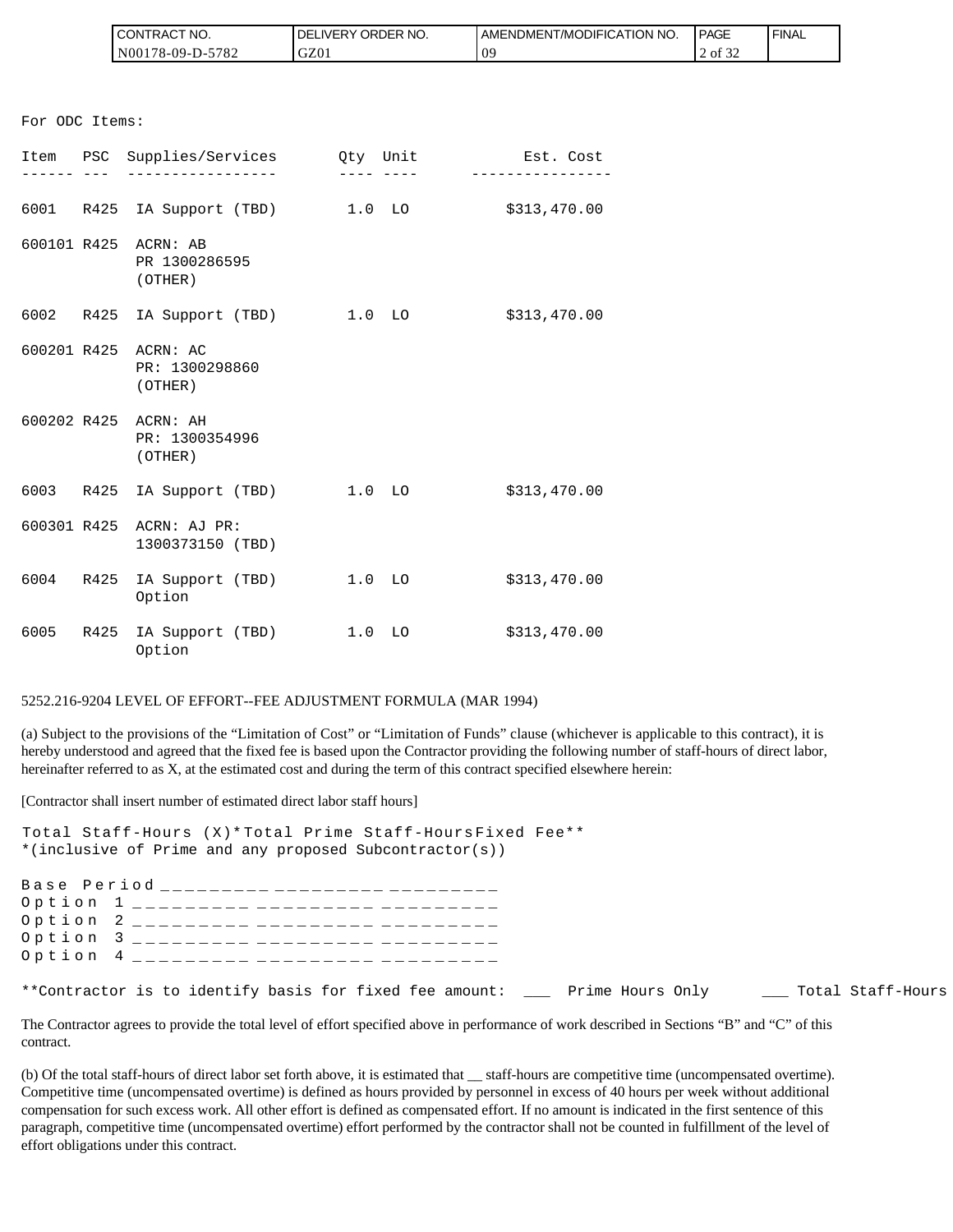| " NO.<br>l CON<br><b>'TRAC</b>                | NO.<br><b>ORDER</b><br><b>DELIVERY</b> | ATION NO.<br>AMENDMENT/MODIFICA | <b>PAGE</b>                | <b>FINAL</b> |
|-----------------------------------------------|----------------------------------------|---------------------------------|----------------------------|--------------|
| 5700<br>N <sub>00</sub><br>$78-09-D$ -<br>104 | GZ01                                   | ΩS                              | $\sim$ $\sim$<br>Οİ<br>-24 |              |

(c) Effort performed in fulfilling the total level of effort obligations specified above shall only include effort performed in direct support of this contract and shall not include time and effort expended on such things as local travel from an employee's residence to their usual work location, uncompensated effort while on travel status, truncated lunch periods, or other time and effort which does not have a specific and direct contribution to the tasks described in Section B.

(d) It is understood and agreed that various conditions may exist prior to or upon expiration of the term of the contract, with regard to the expenditure of labor staff-hours and/or costs thereunder which may require adjustment to the aggregate fixed fee. The following actions shall be dictated by the existence of said conditions:

(1) If the Contractor has provided not more than 105% of X or not less than 95% of X, within the estimated cost, and at the term of the contract, then the fee shall remain as set forth in Section B.

(2) If the Contractor has provided X-staff-hours, within the term, and has not exceeded the estimated cost then the Contracting Officer may require the Contractor to continue performance until the expiration of the term, or until the expenditure of the estimated cost of the contract except that, in the case of any items or tasks funded with O&MN funds, performance shall not extend beyond 30 September. In no event shall the Contractor be required to provide more than 105% of X within the term and estimated cost of this contract. The fee shall remain as set forth in Section B.

(3) If the Contractor expends the estimated cost of the contract, during the term of the contract and has provided less than X staff-hours, the Government may require the Contractor to continue performance, by providing cost growth funding, without adjusting the fixed fee, until such time as the Contractor has provided X staff-hours.

(4) If the Contracting Officer does not elect to exercise the Government's rights as set forth in paragraph (d)(2) and (d)(3) above, and the Contractor has not expended more than 95% of X staff-hours, the fixed fee shall be equitably adjusted downward to reflect the diminution of work. The total fee due the contractor shall be adjusted so as to be in direct proportion to the number of direct hours utilized in the same ration of fee to the estimated total hours then set forth in the contract.

(5) Nothing herein contained shall, in any way, abrogate the Contractor's responsibilities, and/or the Government's rights within the terms of the contract provision entitled "Limitation of Cost" or "Limitation of Funds" as they shall apply throughout the term of the contract, based upon the total amount of funding allotted to the contract during its specified term.

(e) Within 45 days after completion of the work under each separately identified period of performance hereunder, the Contractor shall submit the following information in writing to the Contracting Officer with copies to the cognizant Contract Administration Office and DCAA office to which vouchers are submitted:

(1) The total number of staff-hours of direct labor expended during the applicable period.

(2) A breakdown of this total showing the number of staff-hours expended in each direct labor classification and associated direct and indirect costs.

(3) A breakdown of other costs incurred.

(4) The Contractor's estimate of the total allowable cost incurred under the contract for the period.

In the case of a cost under-run, the Contractor shall submit the following information in addition to that required above:

(5) The amount by which the estimated cost of this contract may be reduced to recover excess funds and the total amount of staff-hours not expended, if any.

(6) A calculation of the appropriate fee reduction in accordance with this clause.

All submissions required by this paragraph shall separately identify subcontractor information, if any.

#### ADDITIONAL SLINS

Additional SLINs will be unilaterally created by the Contracting Officer during performance of this Task Order to accommodate the multiple types of funds that will be used under this order.

### LIMITATION OF LIABILITY – INCREMENTAL FUNDING

CLINs 4001 & 6001 are incrementally funded and the amount currently available for payment hereunder is limited to \$305,000.00. It is estimated that these funds will cover the cost of performance through 10 January 2013. Subject to the provisions of the clause entitled "Limitation of Funds" (APR 94) (FAR 52.232-22) of the general provisions of this contract, no legal liability on the part of the Government for payment in excess of \$305,000.00 shall arise unless additional funds are made available and are incorporated as a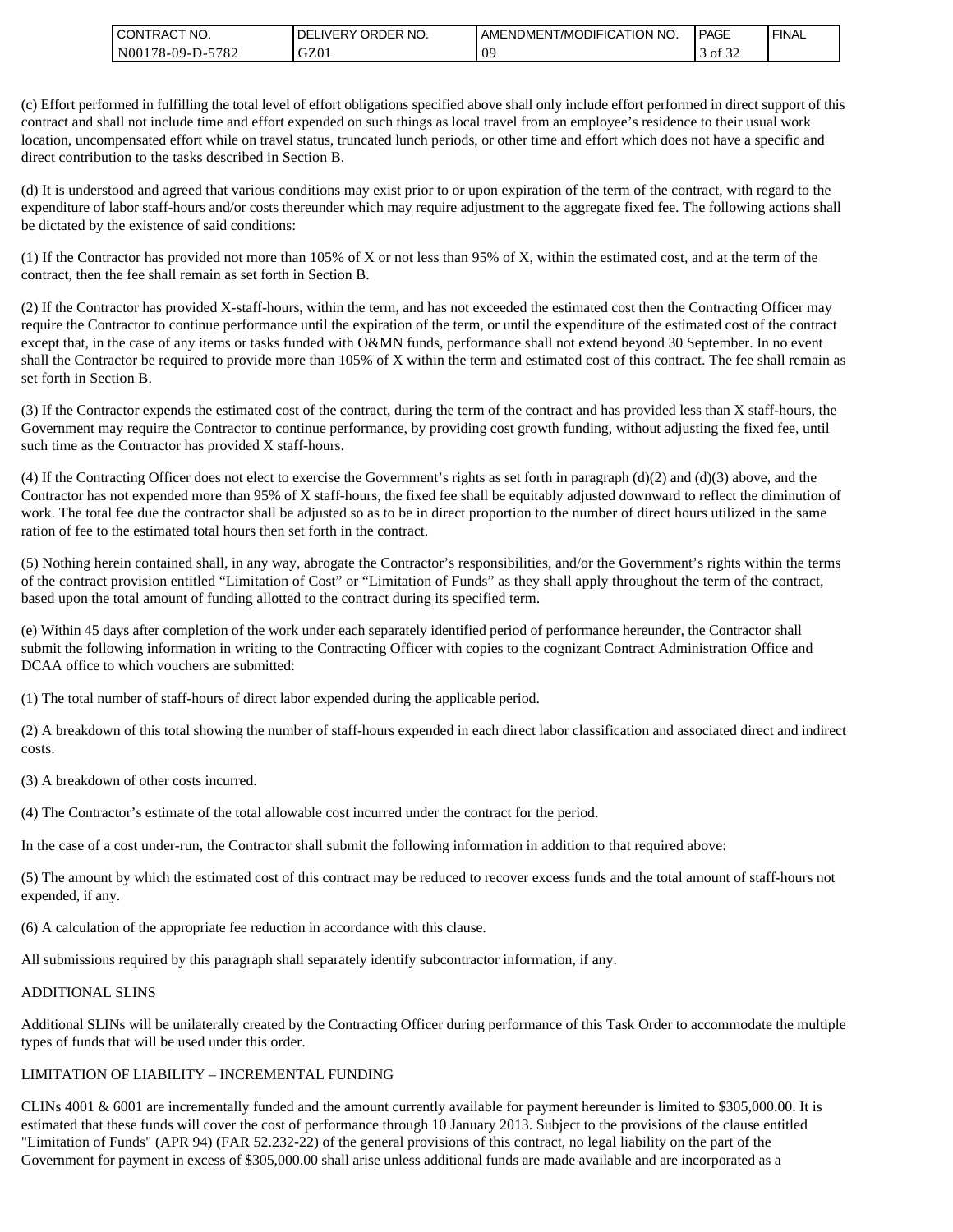| $\sim$<br>`NO.<br><b>CONTRAC</b>            | ORDER NO.<br>DE<br><b>IVERY</b> | <b>[/MODIFICATION</b><br><b>NO</b><br>AMENDMEN. | <b>PAGE</b>                  | <b>FINAL</b> |
|---------------------------------------------|---------------------------------|-------------------------------------------------|------------------------------|--------------|
| 5707<br>N00178-09-D<br>r<br>∕ ہ<br>$-$<br>∸ | $\sqrt{2}$<br><b>UZU1</b>       | 09                                              | $\sim$ $\sim$<br>- of<br>-22 |              |

modification to the delivery order.

| <b>CLIN</b>  | <b>CPFF</b>  | THIS ACTION      | <b>CUMULATIVE</b> | <b>BALANCE</b> |
|--------------|--------------|------------------|-------------------|----------------|
| 4001         | 7,647,711.00 | 270,000.00       | 295,000.00        | \$7,352,711.00 |
| 6001         | 313,470.00   | 10,000.00<br>\$  | 10,000.00         | 303,470.00     |
| <b>TOTAL</b> | 7,961,181.00 | 280,000.00<br>\$ | 305,000.00        | \$7,656,181.00 |

CLINs 4002 & 6002 are incrementally funded and the amount currently available for payment hereunder is limited to \$2,622,844.34. It is estimated that these funds will cover the cost of performance through 10 September 2013. Subject to the provisions of the clause entitled "Limitation of Funds" (APR 94) (FAR 52.232-22) of the general provisions of this contract, no legal liability on the part of the Government for payment in excess of \$2,622,844.34 shall arise unless additional funds are made available and are incorporated as a modification to the delivery order.

| <b>CLIN</b>  | <b>CPFF</b>       | THIS ACTION | <b>CUMULATIVE</b>  | <b>BALANCE</b>     |  |
|--------------|-------------------|-------------|--------------------|--------------------|--|
| 4002         | 7,864,802.00<br>Φ | \$<br>0.00  | 2,597,844.34<br>S. | 5,266,957.66<br>Φ  |  |
| 6002         | 313,470.00        | \$<br>0.00  | 25,000.00          | 288,470.00<br>\$   |  |
| <b>TOTAL</b> | 8,178,272.00<br>Φ | 0.00<br>S   | 2,622,844.34       | 5,555,427.66<br>٠D |  |

CLINs 4003 & 6003 are incrementally funded and the amount currently available for payment hereunder is limited to \$1,939,215.99. It is estimated that these funds will cover the cost of performance through 10 September 2014. Subject to the provisions of the clause entitled "Limitation of Funds" (APR 94) (FAR 52.232-22) of the general provisions of this contract, no legal liability on the part of the Government for payment in excess of \$1,939,215.99 shall arise unless additional funds are made available and are incorporated as a modification to the delivery order.

| <b>CLIN</b>  | <b>CPFF</b> |              | THIS ACTION |              | <b>CUMULATIVE</b> |              | <b>BALANCE</b> |              |
|--------------|-------------|--------------|-------------|--------------|-------------------|--------------|----------------|--------------|
| 4003         | S.          | 8,006,158.00 | S           | 1,930,000.00 |                   | 1,930,000.00 | \$             | 6,076,158.00 |
| 6003         | S           | 313,470.00   | S           | 9,215.99     |                   | 9,215.99     | S              | 304,254.01   |
| <b>TOTAL</b> | \$          | 8,319,628.00 |             | 1,939,215.99 |                   | 1,939,215.99 | \$             | 6,380,412.01 |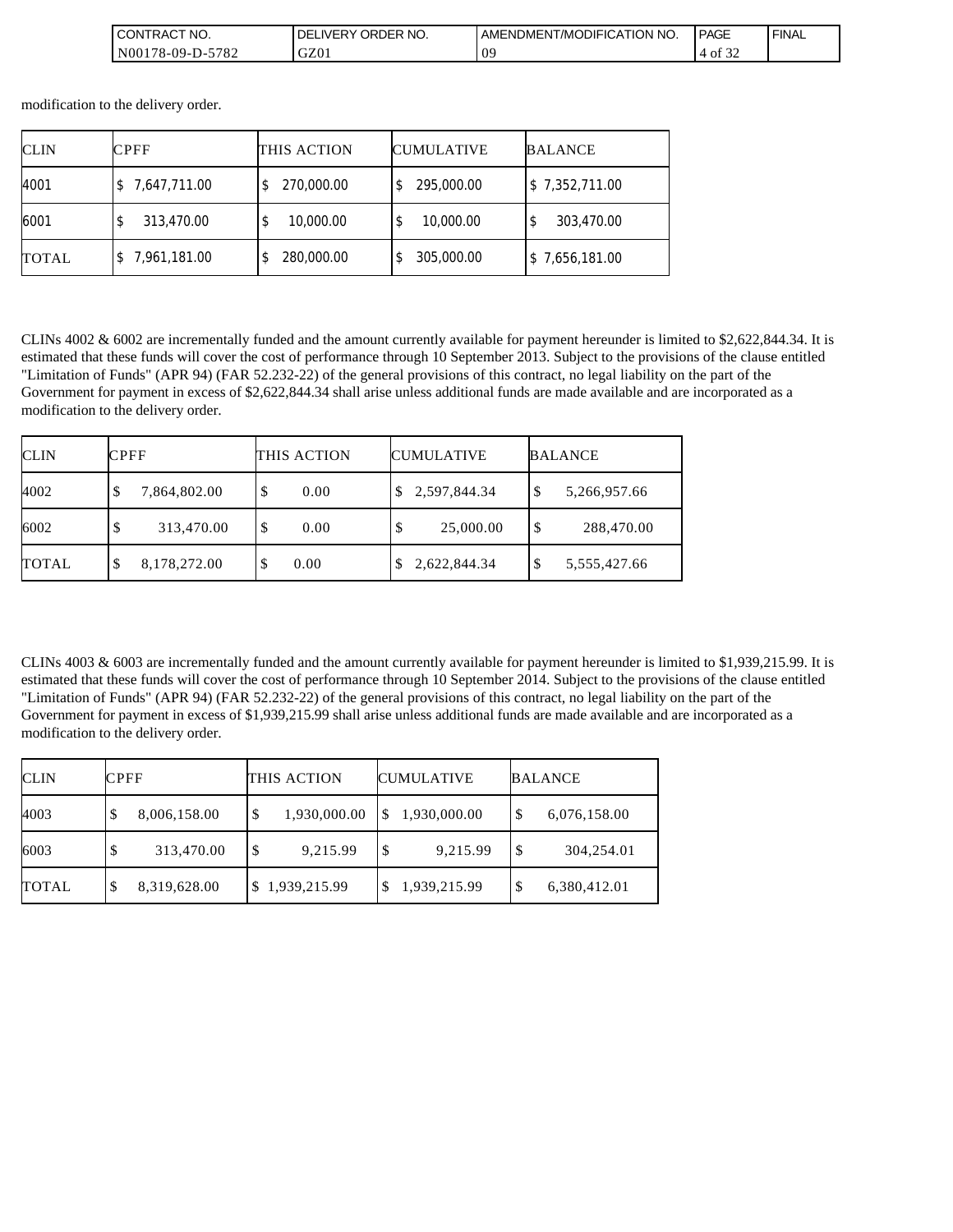| <b>CONTRACT NO.</b>    | NO.<br>ORDER <sup>'</sup><br><b>DELIVERY</b> | AMENDMENT/MODIFICATION NO. | <b>PAGE</b>            | ' FINAL |
|------------------------|----------------------------------------------|----------------------------|------------------------|---------|
| N00178-09-D-5<br>-5782 | GZ01                                         | 09                         | $\sim$ $\sim$<br>of 32 |         |

# **SECTION C DESCRIPTIONS AND SPECIFICATIONS**

C-302 SPECIFICATIONS/STATEMENT OF WORK (DEC 1998)

Work under this contract shall be performed in accordance with the following Performance Work Statement (PWS):

### **Section C - Performance Work Statement (PWS)**

SPAWARSYSCEN-CHARLESTON, Code 582V0, Information Assurance (IA), IA Mitigation, Certification and Accreditation (C&A), and Information Assurance Vulnerability Management (IAVM)

### **1.0 INTRODUCTION**

The Space and Naval Warfare Systems Center (SPAWARSYSCEN) Atlantic; Network Security Implementation Branch, Code 582V0, is providing Network Security Engineering Support Services in support of Navy Medicine and Federal Health Systems as it pertains to information assurance for Navy Medicine's Military Treatment Facilities (MTF), Dental clinics worldwide, and Federal Health agencies.

### **2.0 BACKGROUND**

The task will support the continued Information Assurance initiatives within Navy Medicine and Federal Health agencies, and provide support to the Information Management and Information Technology (IM/IT) execution agent. SSC Atlantic will execute all aspects of Information Assurance for Navy Medicine and Federal Health agencies to ensure compliance with Federal, Department of Defense (DoD), and Department of Navy (DoN) regulations and policies.

### **3.0 SCOPE**

The objective of this Task Order is to provide support in the conduct of Information Assurance (IA), IA Mitigation, Certification and Accreditation (C&A), and Information Assurance Vulnerability Management (IAVM) to support the mission of Navy Medical and Federal Health systems at locations throughout the CONUS and OCONUS areas as well as incorporate the evaluation of the current IA and security posture of Navy Medical and Federal Health Systems facilities. The range of this support would span subject matter expertise to administrative support/graphic services with skill sets and experience that match Code 582V0's need to comply with and respond to requirements including current, updated program plans and documentation, current and accurate requirements definition, alternative approaches for fielding, migrating, staging and supporting systems, site management, adherence to standards, specifications and best practices, mitigation of risks, addressing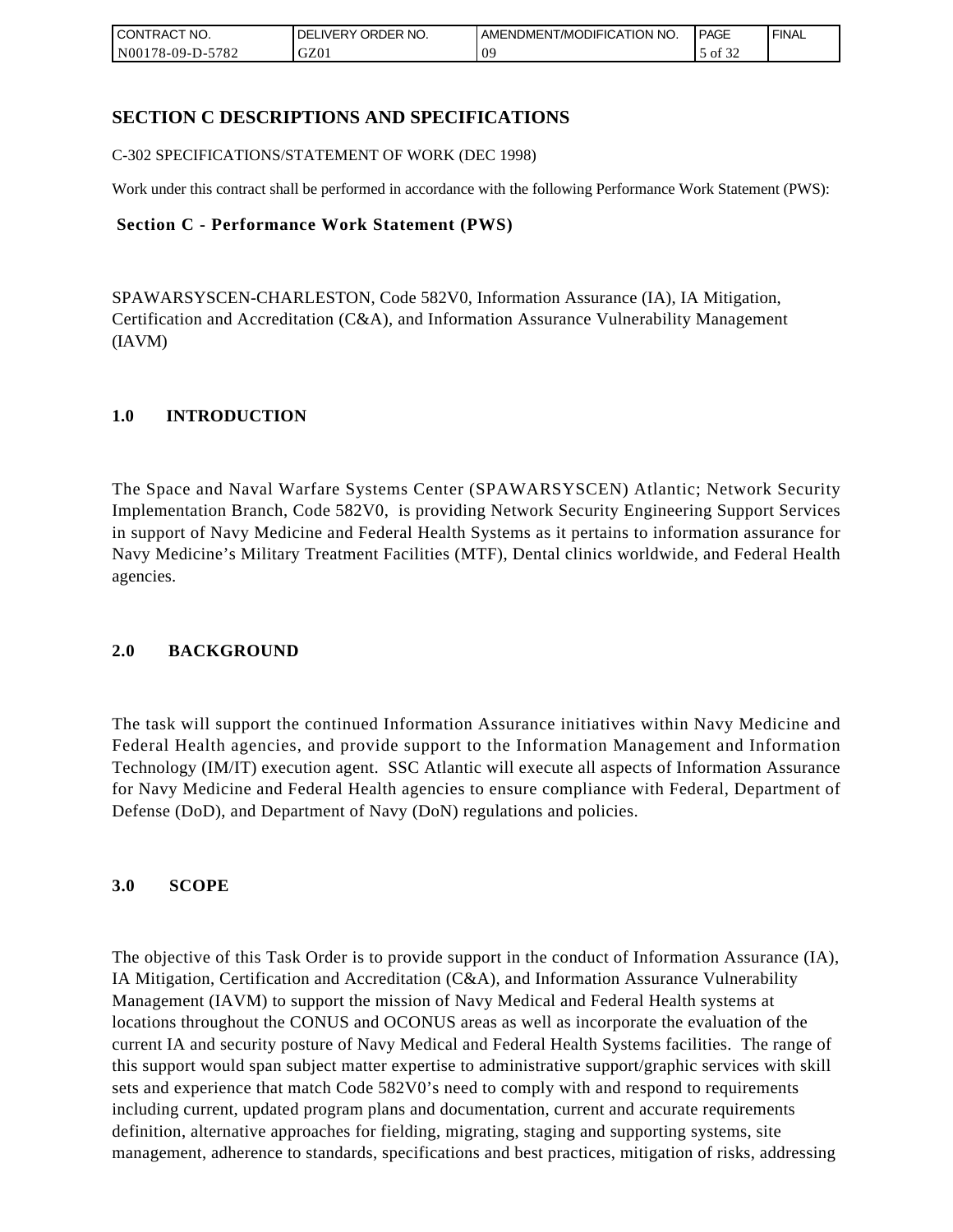| <b>CONTRACT NO.</b> | <b>I DELIVERY ORDER NO.</b> | I AMENDMENT/MODIFICATION NO. | <b>PAGE</b> | ' FINAL |
|---------------------|-----------------------------|------------------------------|-------------|---------|
| N00178-09-D-5782    | GZ0 <sub>1</sub>            | 0 <sup>o</sup>               | 0.22<br>0t  |         |

issues and performing all Program and Project functions necessary to achieve the strategic goalds and objectives of SPAWAR's customers.

# **4.0 PLACE OF PERFORMANCE**

Work shall be performed at the SPAWARSYSCEN, Atlantic and in each of the following location(s):

- a. Contractor's Facility
- b. Bethesda, MD
- c. San Diego, CA
- d. New Orleans, LA
- e. NH Camp Pendleton, Ocean Side, CA
- f. NH Oak Harbor, WA
- g. NH Corpus Christi, TX
- h. NH Rota, Spain
- i. NH Guam
- j. NH Guantanamo Bay (Cuba)
- k. NH Cherry Point, NC
- l. NH Bremeerton, (Washington)
- m. NH Lemoore, CA
- n. NH Sigonella, Italy
- o. NH Napes, Italy
- p. NH Okinawa, Japan
- q. NH Pensacola, FL
- r. NH 29 Palms, CA
- s. NNMC Bethesda, Maryland
- t. NH Yokosuka, Japan
- u. NAMRU Jakarta (Indonesia)
- v. NAMR:U Cairo (Egypt)
- w. NH Pearl Harbor (Honolulu)
- x. NAMRU Lima (Peru)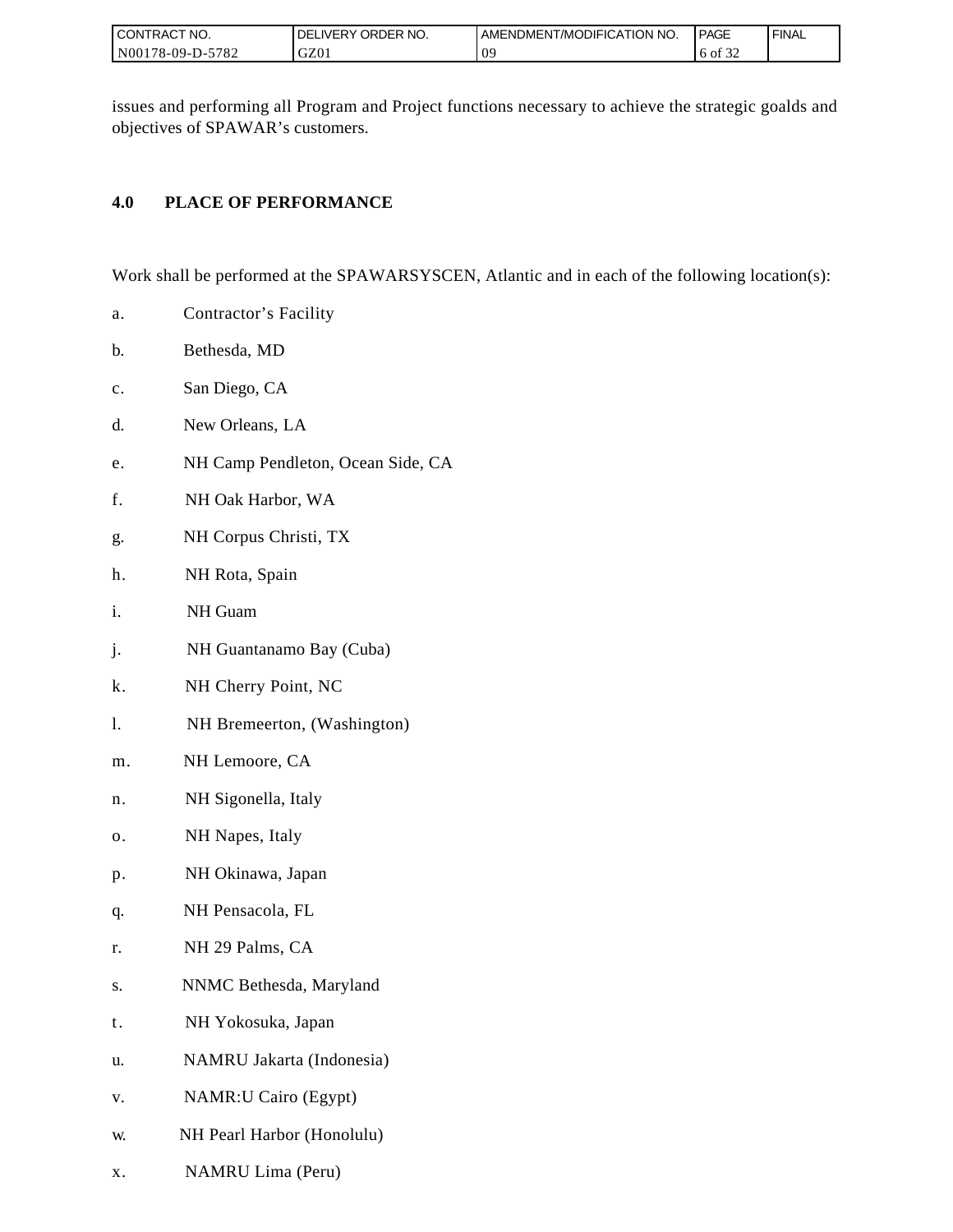| <b>CONTRACT NO.</b>                                   | ' ORDER NO.<br><b>DELIVERY</b> | AMENDMENT/MODIFICATION NO. | <b>PAGE</b>                | ' FINAL |
|-------------------------------------------------------|--------------------------------|----------------------------|----------------------------|---------|
| N <sub>00</sub><br>5782<br>$^{\circ}178 - 09 - D - 5$ | GZ01                           | 09                         | $\sim$ $\sim$<br>οt<br>ے ر |         |

## **5.0 APPLICABLE DIRECTIVES / REFERENCES**

The Contractor shall adhere to the following documents in accordance with paragraph 8.0, Performance Requirements.

| <b>Document Type</b> | No./Version | <b>Title</b>                 | Date           |
|----------------------|-------------|------------------------------|----------------|
| DoD Directive        |             | <b>Information Assurance</b> | $10-24-2002$   |
| 8500.1               |             | (IA)                         |                |
| DoD Instruction      |             | <b>Information Assurance</b> | $2 - 6 - 2003$ |
| 8500.2               |             | (IA) Implementation for      |                |
|                      |             | Automated                    |                |
|                      |             | Information<br>Systems       |                |
| DoD Regulation       |             | DoD Personnel Security       | 1-1987         |
| 5200.2-R             |             | Program                      |                |
| <b>SECNAVINST</b>    |             | Department of the Navy       | 3/10/1999      |
| 5510.30A             |             | <b>Personnel Security</b>    |                |
|                      |             | Program                      |                |
| <b>SECNAVINST</b>    |             | Department of the Navy       | 3/17/1999      |
| 5510.36              |             | <b>Information Security</b>  |                |
|                      |             | Program (ISP)                |                |

# **6.0 SECURITY and TRAINING SUPPORT**

SSC-A contractor personnel will have the appropriate clearances required for access to classified data as required. Prior to starting work on the task, SSC-A contractor personnel will have a minimum of an interim Secret Security Clearance granted by the Defense Industrial Security Clearance Office (DISCO) and will comply with IT access authorization requirements. In addition, SSC-A contractor personnel will possess the appropriate IT level of access for the required task and position assignment. SSC-A contractor personnel shall handle and safeguard any unclassified but sensitive and classified information in accordance with appropriate Department of Defense security regulations.

The Project Engineer shall determine if the appropriate IT Position Category has been assigned to the respective contractor personnel and inform the contractor of that determination based on the following criteria:

IT-1 Position - Positions in which the incumbent is responsible for the planning, direction, and implementation of a computer security program; major responsibility for the direction, planning and design of a computer system, including the hardware and software; or, can access a system during the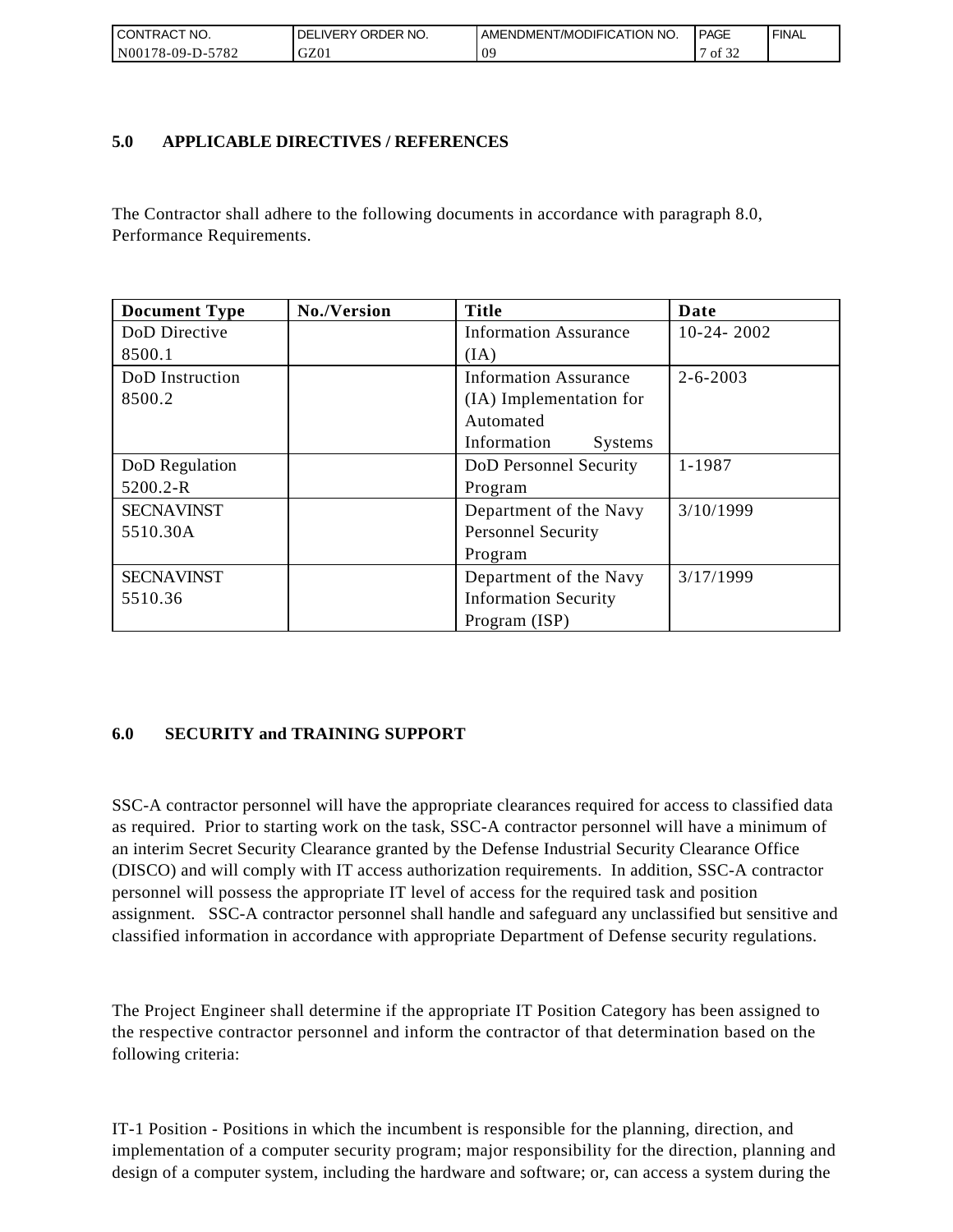| <b>CONTRACT NO.</b>   | ORDER NO.<br><b>IVERY</b><br>DELI | I AMENDMENT/MODIFICATION NO. | <b>PAGE</b> | ' FINAL |
|-----------------------|-----------------------------------|------------------------------|-------------|---------|
| N00178-09-D-5<br>5782 | GZ01                              | n<br>◡                       | 8 of<br>ے ر |         |

operation or maintenance in such a way, and with a relatively high risk for causing grave damage, or realize a significant personal gain. Personnel whose duties meet the criteria for IT-1 Position designation require a favorably adjudicated Single Scope Background Investigation (SSBI) or SSBI Periodic Reinvestigation (SSBI-PR). The SSBI or SSBI-PR shall be updated a minimum of every 5 years.

IT-II Position - Positions in which the incumbent is responsible for the direction, planning, design, operation, or maintenance of a computer system, and whose work is technically reviewed by a higher authority at the IT-II Position level to insure the integrity of the system. Personnel whose duties meet the criteria for an IT-II Position require a favorably adjudicated National Agency Check (NAC).

IT-III Position - All other positions involved in computer activities. Incumbent in this position has non-privileged access to one or more DoD information systems/applications or database to which they are authorized access. Personnel whose duties meet the criteria for an IT-III Position designation require a favorably adjudicated NAC.

Contractor's request for visit authorization shall be submitted in the appropriate format and coordinated with the SSC-C Project Office.

# **6.1 Personnel Common Access Card (CAC) and PKI Requirements**

SSC-A contractor personnel are required to obtain a Common Access Card (CAC) with PKI for access to Department of Defense facilities (CONUS and OCONUS) and websites. In addition, a hardware solution to securely read the card via a personal computer, and approved software for reading the CAC (ex. ActiveGold) is required.

# **6.2 Personnel Supporting Information Assurance (IA) functions**

In accordance with clause 252.239-7001, Contractor personnel supporting Information Assurance (IA) functions shall be appropriately trained and certified prior to being engaged in IA related work. IA Personnel shall be in full compliance with DoD 8570.01-M, Information Assurance Workforce Improvement Program (PWS ref 2.1.\$) and DoDD 8570.1, IA Training, Certification, and Workforce Management (PWS ref 2.1.\$). This includes personnel training being certified/accredited at the appropriate levels of IAT I-III and IAM I-III. This will be verified by the contracting officer who will ensure that contractor personnel are entered in to the Defense Eligibility Enrollment System (DEERS) or other appropriate database. The contractor shall also provide the requested mix of labor categories pertaining to IA applicable tasks as directed by the PCO or Task Order in support of IA training requirements. Contractor personnel not certified within 6 months of assignment of IA duties or who fails to maintain their certified status will not be permitted to carry out the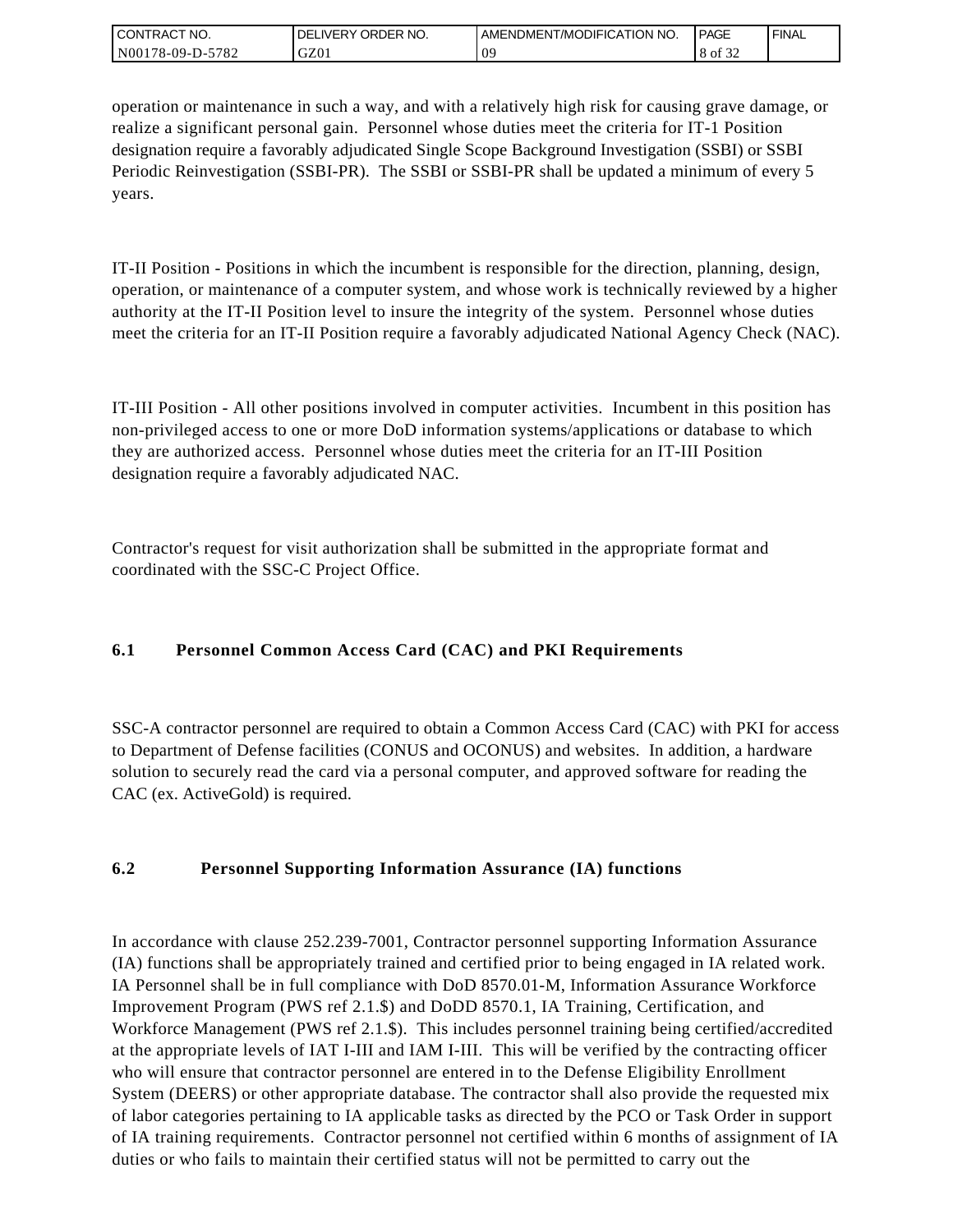| <b>CONTRACT NO.</b>                           | ORDER<br>NO.<br><b>DELIVERY</b> | AMENDMENT/MODIFICATION NO. | <b>PAGE</b>         | ' FINAL |
|-----------------------------------------------|---------------------------------|----------------------------|---------------------|---------|
| N00 <sub>1</sub><br>-5782<br>$178 - 09 - D -$ | GZ01                            | OS                         | 0.25<br>$9$ of $32$ |         |

responsibilities of the position, and shall be replaced with personnel that meet the minimum certification requirements as mandated above.

## **7.0 CONTRACTING OFFICER'S REPRESENTATIVE (COR)**

The COR for this task order is Cinnamon Buelk, Code 58200, [cinnamon.buelk@navy.mil,](mailto:cinnamon.buelk@navy.mil) (843) 218-3810. The Project Engineer is Joe Henline, Code 582M1, joseph.henline@navy.mil, (843) 218-4364.

# **8.0 PERFORMANCE REQUIREMENTS**

The contractor shall provide support to SPAWARSYSCEN Atlantic in conducting Information Assurance (IA), IA Mitigation, Certification and Accreditation (C&A), and Information Assurance Vulnerability Management (IAVM) to support the mission of Navy Medical and Federal Health agencies at locations throughout the CONUS and OCONUS areas as well as incorporate the evaluation of the current IA and security posture of Navy Medical and Federal Health facilities in accordance with DoD 8500.1 and 8500.2. The contractor shall provide support to SPAWAR Atlantic in the conduct of Certification and Accreditation (C&A) efforts to support the mission of Navy Medical and Federal Health systems. The contractor shall also assist in prioritizing short and long term initiatives considering strategic planning alignment, budget, and available funding.

# **8.1 Sub-Task 1. Project Management Support**

8.1.1 The contractor shall provide support to SPAWAR Atlantic in the conduct of Information Assurance (IA), IA Mitigation, Certification and Accreditation (C&A), Navy Medicine Network Operations Center (NOC) and Information Assurance Vulnerability Management (IAVM).

8.1.2 The contractor shall appoint a program manager specifically charted with the responsibility of interfacing with the Government on all matters pertaining to this Performance Work Statement. The Program Manager shall direct the contractor's effort through the company's internal management system that shall provide project progress visibility to assure on-time completion of contract requirements. The contractor shall also use best industry practices including ISO/IEC 15288 for System life cycle processes and ISO/IEC 12207 for Software life cycle processes. This shall include providing technical program and project management support that will mitigate the risks to successful program and compliance with SSC Atlantic's Capability Maturity Model Integration (CMMI) Engineering Process Office (EPO) program. The contractor as part of a team will support projects at SPAWAR Atlantic at CMMI Level III. The contractor will be required to utilize the processes and procedures already established for the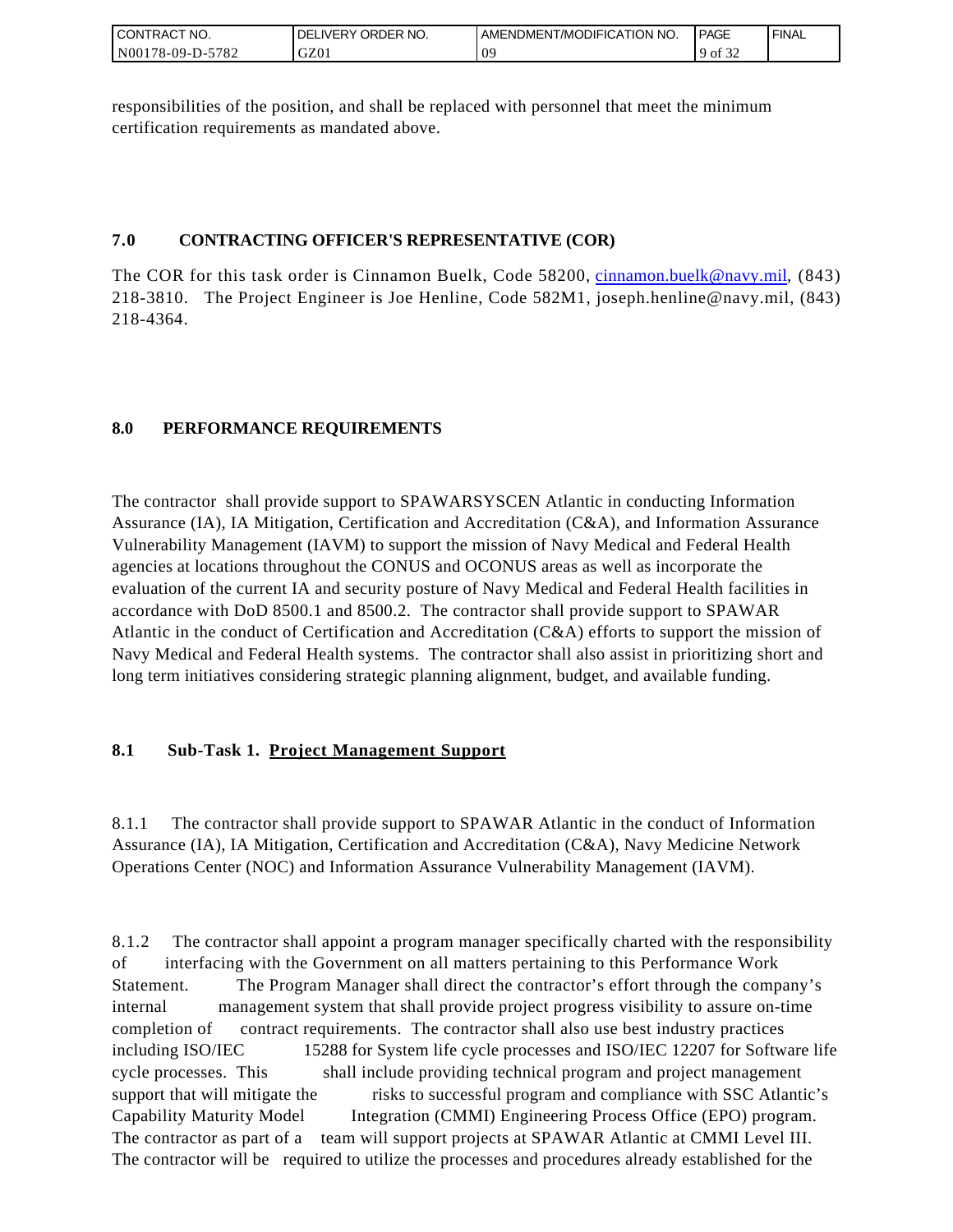| <b>CONTRACT NO.</b> | ' ORDER NO.<br><b>DELIVERY</b> | AMENDMENT/MODIFICATION NO. | <b>PAGE</b>  | ' FINAL |
|---------------------|--------------------------------|----------------------------|--------------|---------|
| N00178-09-D-5782    | GZ01                           | OS.<br>◡                   | $10$ of $3'$ |         |

project and the CMMI program, and deliver products that are compliant with the aforementioned processes and procedures. These tasks require the contractor to research and analyze technical and management information and data, costs, performance trends, and project progress based on earned value management (EVM). The contractor shall participate in design reviews, technical reviews, audits and discussions, and shall provide SPAWAR Atlantic with management status reports that will be updated and delivered on a weekly/monthly basis, or as required.

## **8.2 Sub-Task 2. Facilitation**

8.2.1 The contractor shall assist in planning, coordinating, and facilitating meetings with the principals, develop material to support the meetings, and ensure all action items are tracked through completion. Meetings shall be held weekly unless otherwise directed.

## **8.3 Sub-Task 3. SCTS Deployment Support**

8.3.1 The contractor shall conduct the installation of the JTF/GNO mandated SCTS system to support the IAVM program at locations throughout the CONUS and OCONUS areas.

### **8.4 Sub-Task 4. Network Device Hardening Analysis**

8.4.1 The contractor shall provide assistance in the management of the network perimeter improvement by ensuring that approved policies are implemented and controlled at the Outside Security Screening Router (OSSR) ACL, Firewall ruleset, and IPSs. This will ensure that only approved Ports, Protocols, Services (PPS) necessary to do business are opened.

### **8.5 Sub-Task 5. Site Network IA Assessment Support**

8.5.1 The contractor shall provide support to SPAWAR Atlantic in the conduct of IA Tiger Team efforts at locations throughout the CONUS and OCONUS areas. These Tiger Team efforts would incorporate the evaluation of the current IA and security posture of these facilities. Final reports would be generated and delivered to SPAWAR Atlantic to support mitigation efforts and the development of an overall IA strategy.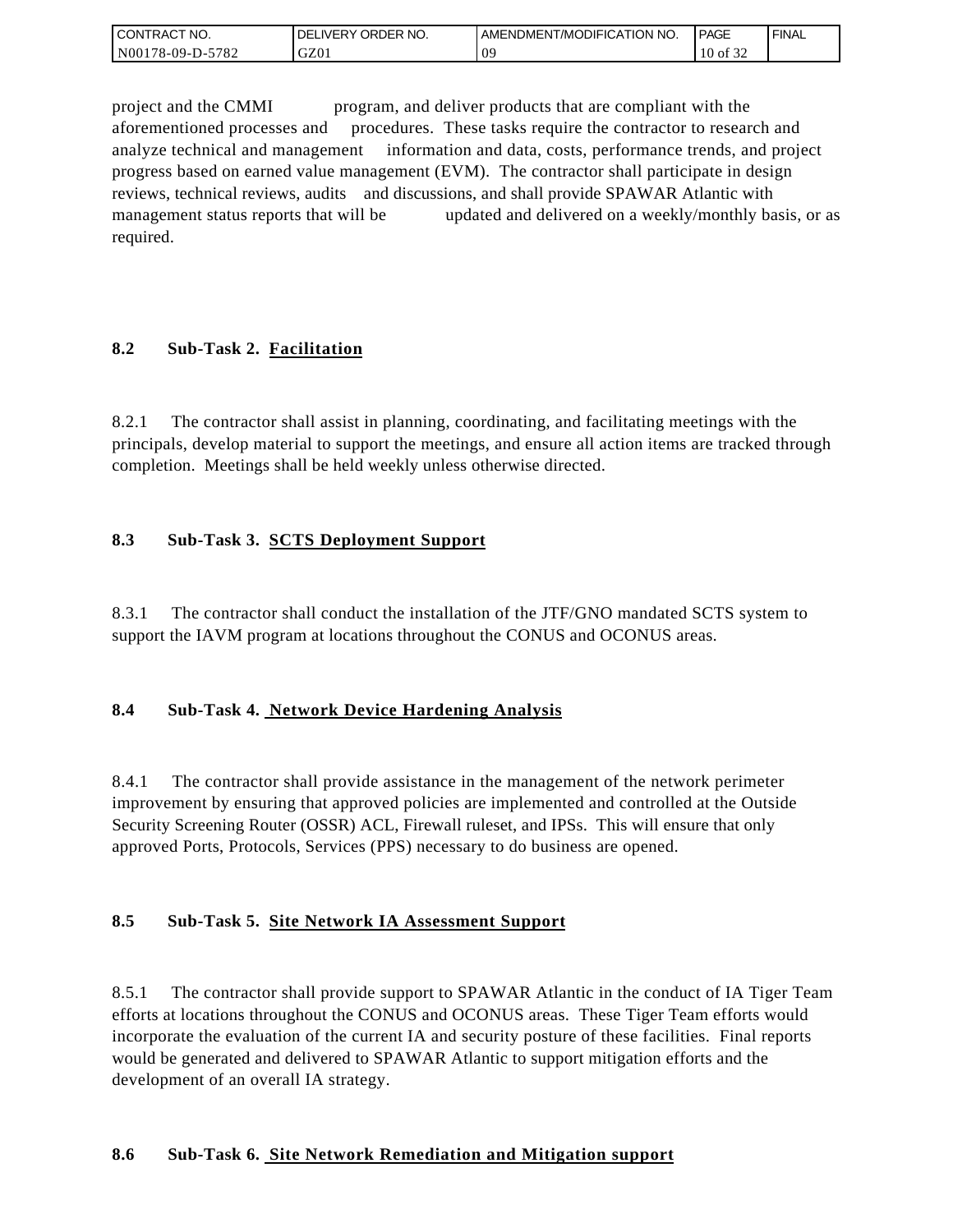| I CONTRACT NO.   | ' ORDER NO.<br><b>DELIVERY</b> | LAMENDMENT/MODIFICATION NO. | <b>PAGE</b> | `FINAL |
|------------------|--------------------------------|-----------------------------|-------------|--------|
| N00178-09-D-5782 | GZ01                           | $\Omega$<br>ັບ              | ΟÌ<br>-24   |        |

8.6.1 The contractor shall conduct the mitigation efforts at locations throughout the CONUS and OCONUS areas. These efforts will incorporate the evaluation of the current IA and security posture of these facilities in accordance with 8500.1 and 8500.2. Also provide final reports to SPAWAR Atlantic that can assist in the development of an overall Enterprise mitigation strategy.

# **8.7 Sub-Task 7. Program of Record and Site Certification and Accreditation Packages**

8.7.1 The contractor shall provide support to SPAWAR Atlantic in the conduct of Certification and Accreditation (C&A) efforts. These efforts would be in accordance with Navy Medical and Federal Health systems IA documentation at various locations throughout the CONUS and OCONUS areas, as required.

## **8.8 Sub-Task 8. Navy Medicine Network Operations Center Support**

8.8.1 The contractor shall provide support to SPAWAR Atlantic in the 24 x 7 x 365 operations of the Navy Medicine Operations Center. These efforts will incorporate IA, router analysis, firewall analysis, and IAVA compliance.

### **9.0 GOVERNMENT FURNISHED INFORMATION**

Not applicable.

# **10.0 GOVERNMENT FURNISHED MATERIAL**

Not Applicable

### **11.0 GOVERNMENT FURNISHED EQUIPMENT**

Not Applicable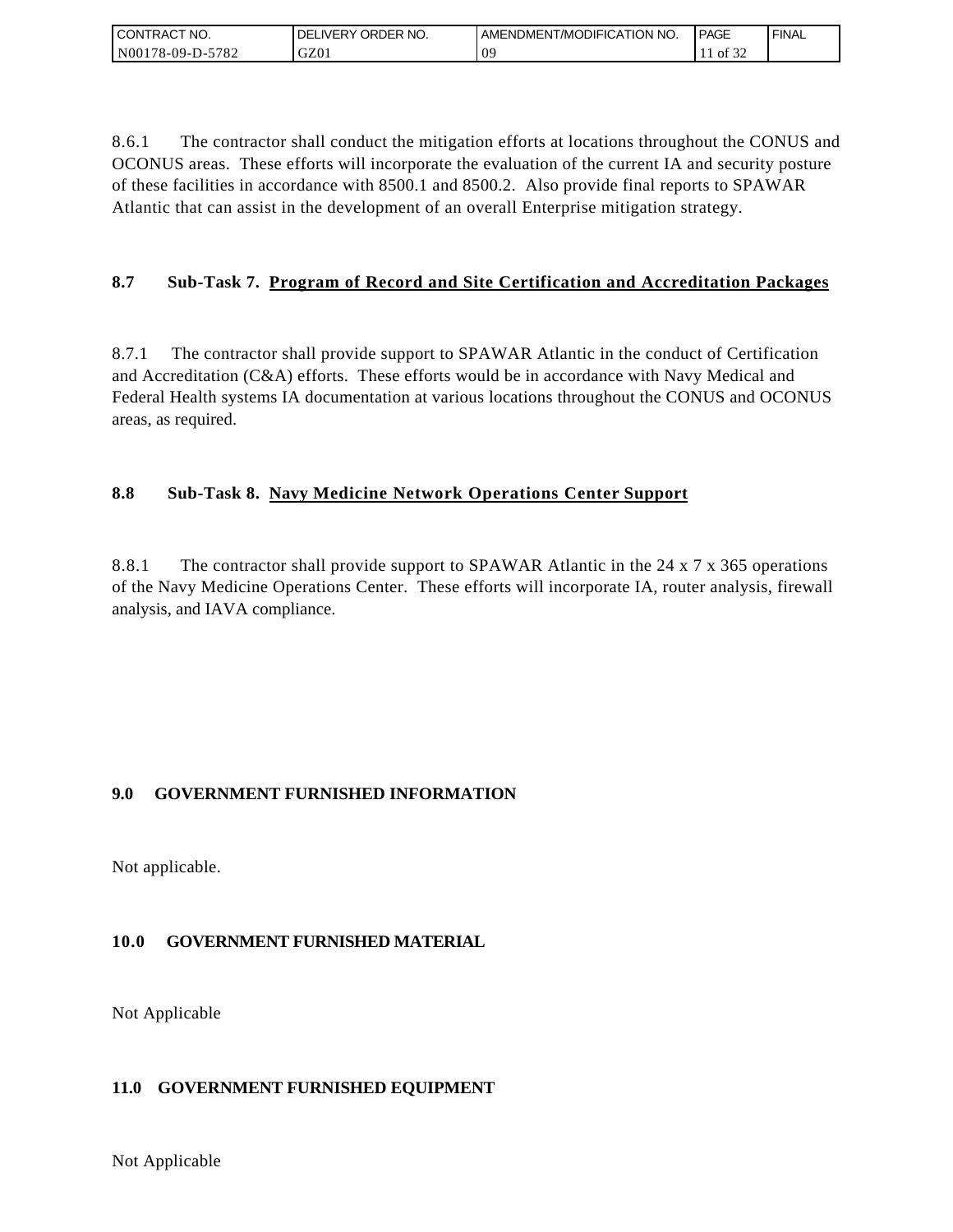| ' CONTRACT NO.          | ORDER NO.<br><b>DELIVERY</b> | AMENDMENT/MODIFICATION NO. | <b>PAGE</b>      | ' FINAL |
|-------------------------|------------------------------|----------------------------|------------------|---------|
| 5782<br>$NO0178-09-D-2$ | GZ01                         | ΩC<br>◡                    | ΟĪ<br>ے ر<br>. . |         |

### **12.0 CONTRACTOR FURNISHED MATERIAL**

Miscellaneous Other Direct Costs (ODCs) such as FedEx shipping.

## **13.0 CONTRACTOR FURNISHED EQUIPMENT**

Not Applicable

## **14.0 TRAVEL REQUIREMENTS**

When it becomes necessary for the contractor to travel, the contractor shall submit a request, via email, to the SPAWARSYSCEN Atlantic Task Order Manager seeking approval to travel before initiating any travel plans. All travel claims shall make reference to the e-mail, letter or phone call that granted approval. Failure to gain prior approval may result in disallowance of invoiced travel claims. Emergent travel as directed by the Project Engineer for upgrade support and engineering solutions provided efforts are fair and reasonable and in accordance with the Joint Travel Regulations.

Estimated travel locations are as follows. The following trips are per annum.

| To                      | # of Trips                  | # of people                 |
|-------------------------|-----------------------------|-----------------------------|
| San Diego, CA           | 2                           | 2                           |
| Ocean Side, CA          | 2                           | 2                           |
| New Orleans, LA         | $\overline{c}$              | 2                           |
| Oak Harbor, WA          | $\overline{2}$              | $\overline{2}$              |
| Corpus Christi,<br>ТX   | $\mathcal{D}_{\mathcal{L}}$ | $\mathcal{D}_{\mathcal{L}}$ |
| Rota Spain              | 2                           | 2                           |
| Guam                    | $\overline{2}$              | 2                           |
| Guantanamo Bay,<br>Cuba | $\mathcal{D}_{\mathcal{L}}$ | $\mathcal{D}_{\mathcal{L}}$ |
| Cherry Point, NC        | 2                           | 2                           |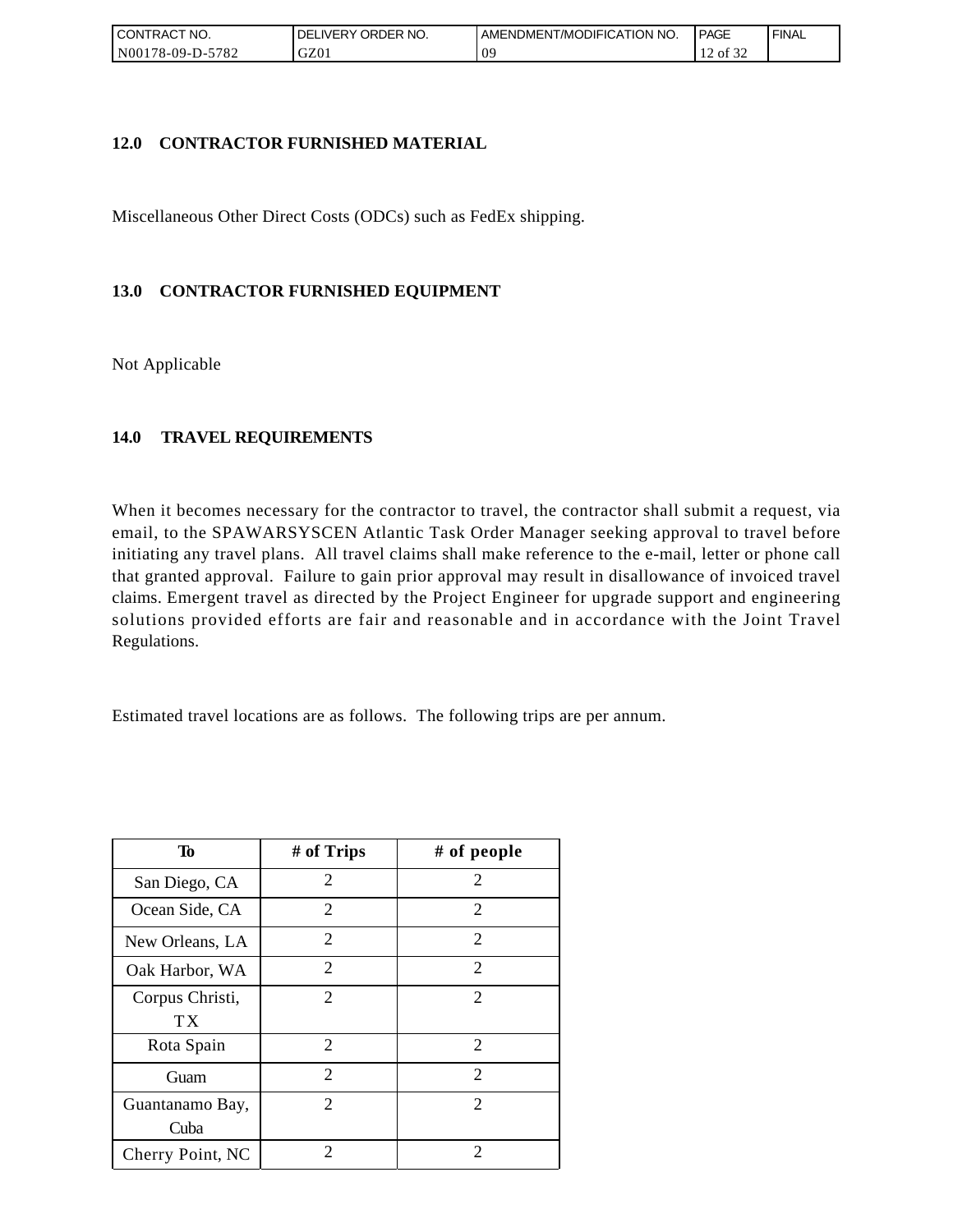| <b>CONTRACT NO.</b>               | ORDER<br>NO.<br><b>DELIVERY</b> | AMENDMENT/MODIFICATION NO. | <b>PAGE</b>                | ' FINAL |
|-----------------------------------|---------------------------------|----------------------------|----------------------------|---------|
| N001<br>5782<br>$3178 - 09 - D -$ | GZ01                            | ΩS                         | $\sim$ $\sim$ $\sim$<br>0Ī |         |

| CONTRACT NO.                                                                   | DELIVERY ORDER NO.                                                                                                                                                                                                                                            |                | AMENDMEN |
|--------------------------------------------------------------------------------|---------------------------------------------------------------------------------------------------------------------------------------------------------------------------------------------------------------------------------------------------------------|----------------|----------|
| N00178-09-D-5782                                                               | GZ01                                                                                                                                                                                                                                                          | 09             |          |
|                                                                                |                                                                                                                                                                                                                                                               |                |          |
| Brenerton,                                                                     | 3                                                                                                                                                                                                                                                             | 2              |          |
| Washington                                                                     |                                                                                                                                                                                                                                                               |                |          |
| LeMoore,                                                                       | 2                                                                                                                                                                                                                                                             | 2              |          |
| California                                                                     |                                                                                                                                                                                                                                                               |                |          |
| Sigonella, Italy                                                               | $\overline{2}$                                                                                                                                                                                                                                                | $\overline{2}$ |          |
| Naples, Italy                                                                  | $\overline{2}$                                                                                                                                                                                                                                                | $\overline{2}$ |          |
| Okinawa, Japan                                                                 | $\overline{2}$                                                                                                                                                                                                                                                | 2              |          |
| Pensacola, FL                                                                  | 3                                                                                                                                                                                                                                                             | 2              |          |
| 29 Palms, CA                                                                   | 3                                                                                                                                                                                                                                                             | $\overline{c}$ |          |
| Bethesda,                                                                      | 6                                                                                                                                                                                                                                                             | $\overline{2}$ |          |
| Maryland                                                                       |                                                                                                                                                                                                                                                               |                |          |
| Yokosuka, Japan                                                                | $\overline{2}$                                                                                                                                                                                                                                                | $\overline{2}$ |          |
| Jakarta, Indonesia                                                             | 2                                                                                                                                                                                                                                                             | $\overline{2}$ |          |
| Cairo, Egypt                                                                   | 2                                                                                                                                                                                                                                                             | 2              |          |
| Pearl Harbor, HI                                                               | $\overline{2}$                                                                                                                                                                                                                                                | 2              |          |
| Lima, Peru                                                                     | $\overline{2}$                                                                                                                                                                                                                                                | 2              |          |
| a.<br>b.<br>$\mathbf{C}$ .<br>d.<br>e.<br>f.<br>White Papers - CDRL A006<br>g. | Conference, Meeting Minutes and Presentation Reports a<br>Technical Reports as required - CDRL A002<br>Monthly Status Reports - CDRL A003<br>Monthly Financial Reports - CDRL A004<br>Weekly Activity Reports (WAR) - CDRL A005<br>NOC Operations - CDRL A007 |                |          |
| h.                                                                             | Network Architecture Analysis Design as required – CDI                                                                                                                                                                                                        |                |          |
|                                                                                | Type of Technical Reports - A002                                                                                                                                                                                                                              |                |          |
| <b>NOC</b> Operations                                                          | Network Architecture Analysis Design                                                                                                                                                                                                                          |                |          |
| <b>Mitigation Reports</b>                                                      |                                                                                                                                                                                                                                                               |                |          |
| <b>SSAA Gap Analysis</b>                                                       |                                                                                                                                                                                                                                                               |                |          |
|                                                                                |                                                                                                                                                                                                                                                               |                |          |

### **15.0 DELIVERABLES**

- a. Conference, Meeting Minutes and Presentation Reports as required CDRL A001
- b. Technical Reports as required CDRL A002
- c. Monthly Status Reports CDRL A003
- d. Monthly Financial Reports CDRL A004
- e. Weekly Activity Reports (WAR) CDRL A005
- f. White Papers CDRL A006
- g. NOC Operations CDRL A007
- h. Network Architecture Analysis Design as required CDRL A008

| <b>Type of Technical Reports – A002</b> |
|-----------------------------------------|
| <b>NOC</b> Operations                   |
| Network Architecture Analysis Design    |
| <b>Mitigation Reports</b>               |
| <b>SSAA Gap Analysis</b>                |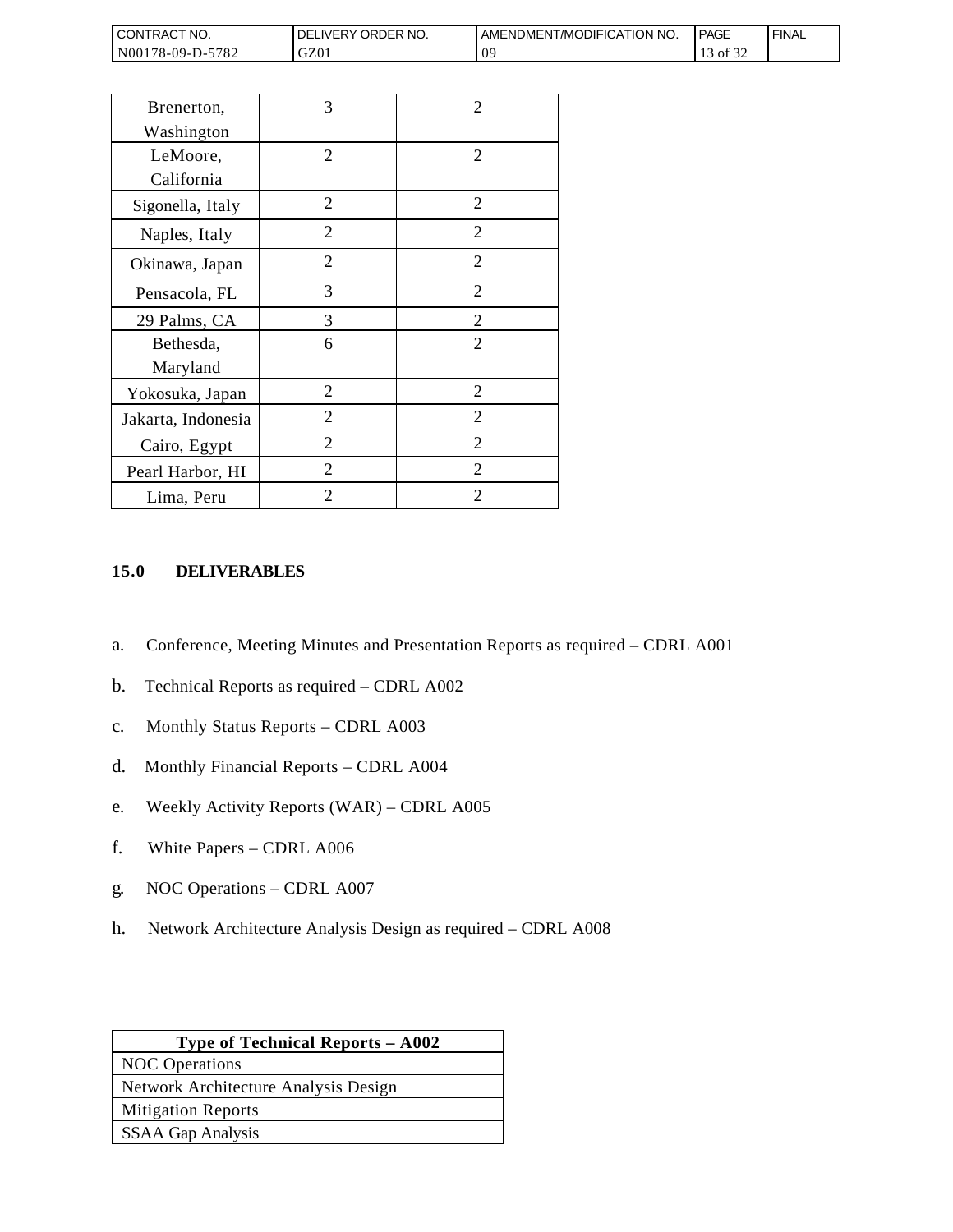| I CONTRACT NO.   | <b>ORDER</b><br>NO.<br>_IVERY<br>DELI | AMENDMENT/MODIFICATION NO. | <b>PAGE</b> | ' FINAL |
|------------------|---------------------------------------|----------------------------|-------------|---------|
| N00178-09-D-5782 | GZ01                                  | ΩS                         | ΟĪ<br>ے ر   |         |

### **16.0 WORKLOAD ESTIMATE**

The following workload data is provided for informational purposes only to assist you in estimating the price of this Contract.

Number of man-hours: 121,408 per year

Other Direct Costs: \$300,000 per year

#### C-313 SECURITY REQUIREMENTS (DEC 1999)

The work to be performed under this contract as delineated in the DD Form 254, Attachment No. 2 [Contracting officer insert attachment number] involves access to and handling of classified material up to and including Secret.

In addition to the requirements of the FAR 52.204-2 "Security Requirements" clause, the Contractor shall appoint a Security Officer, who shall (1) be responsible for all security aspects of the work performed under this contract, (2) assure compliance with the National Industry Security Program Operating Manual (DODINST 5220.22M), and (3) assure compliance with any written instructions from the Security Officer Code OA1, SPAWAR Systems Center Charleston, P.O. Box 190022, North Charleston, SC 29419-9022.

#### C-315 WORKWEEK (DEC 1999)

(a) All or a portion of the effort under this contract will be performed on a Government installation. The normal workweek for Government employees at SPAWAR Systems Center Charleston and its Detachments is Monday through Friday 0730 to 1600. Work at this Government installation, shall be performed by the contractor within the normal workweek unless differing hours are specified on the individual task orders. Following is a list of holidays observed by the Government:

Name of Holiday Time of Observance

New Year's Day 1 January

Martin Luther King Jr. Day Third Monday in January

President's Day Third Monday in February

Memorial Day Last Monday in May

Independence Day 4 July

Labor Day First Monday in September

Columbus Day Second Monday in October

Veteran's Day 11 November

Thanksgiving Day Fourth Thursday in November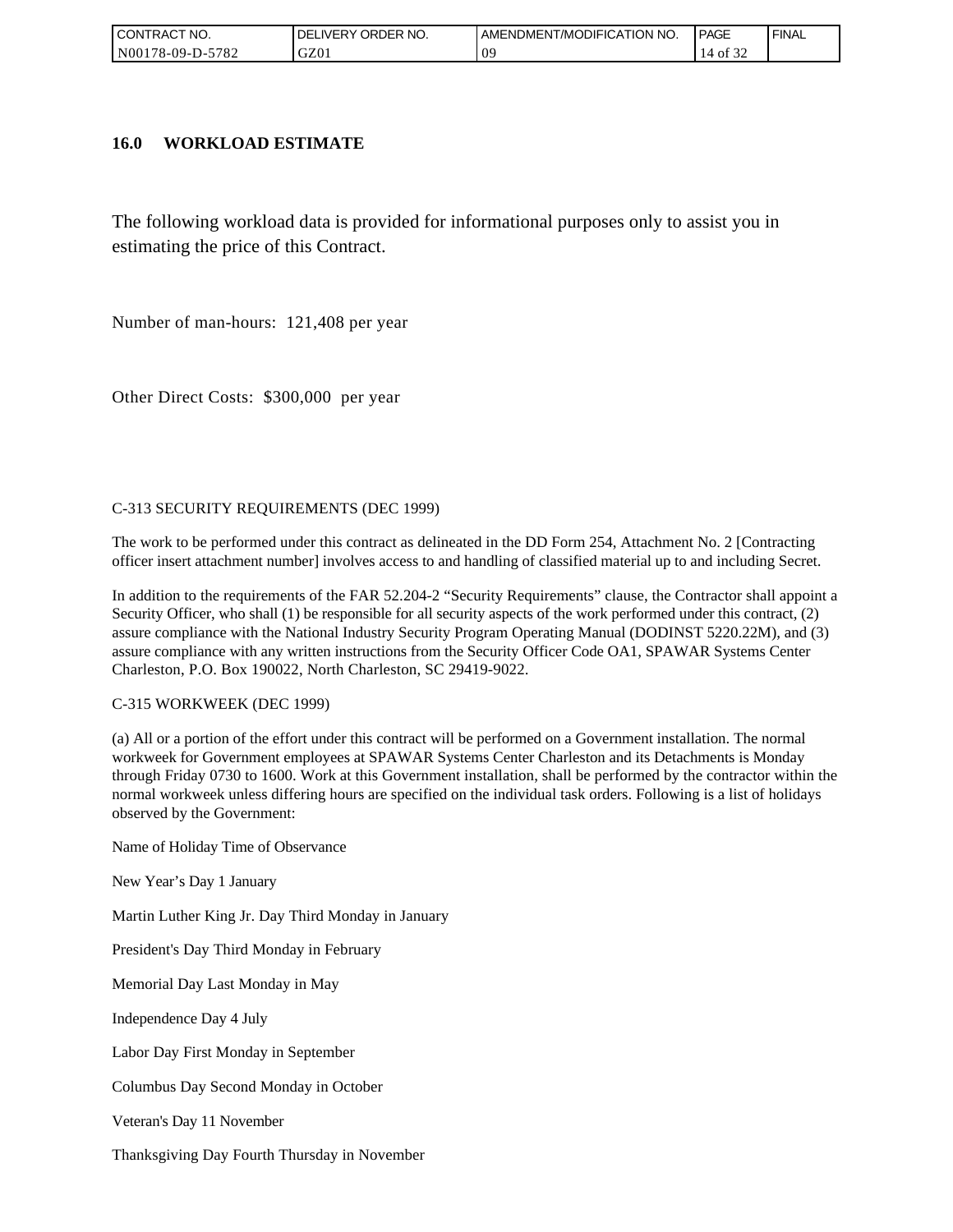| <b>CONTRACT NO.</b> | ' ORDER NO.<br><b>DELIVERY</b> | AMENDMENT/MODIFICATION NO. | PAGE              | ' FINAL |
|---------------------|--------------------------------|----------------------------|-------------------|---------|
| N00178-09-D-5782    | GZ01                           | 09                         | 0.22<br>ΟĪ<br>ے ر |         |

Christmas Day 25 December

(b) If any of the above holidays occur on a Saturday or a Sunday, then such holiday shall be observed by the Contractor in accordance with the practice as observed by the assigned Government employees at the using activity.

(c) If the Contractor is prevented from performance as the result of an Executive Order or an administrative leave determination applying to the using activity, such time may be charged to the contract as direct cost provided such charges are consistent with the Contractor's accounting practices.

(d) This contract does not allow for payment of overtime during the normal workweek for employees who are not exempted from the Fair Labor Standards Act unless expressly authorized by the Ordering Officer. Under Federal regulations the payment of overtime is required only when an employee works more than 40 hours in a normal week period.

### C-317 NOTICE TO CONTRACTOR OF CERTAIN DRUG DETECTION PROCEDURES (DEC 1999)

(a) Pursuant to Navy policy applicable to both Government and contractor personnel, measures will be taken to prevent the introduction and utilization of illegal drugs and related paraphernalia into Government Work areas.

(b) In furtherance of the Navy's drug control program, unannounced periodic inspections of the following nature may be conducted by installation security authorities:

(1) Routine inspection of contractor occupied work spaces.

(2) Random inspections of vehicles on entry or exit, with drug detection dog teams as available, to eliminate them as a safe haven for storage of or trafficking in illegal drugs.

(3) Random inspections of personnel possessions on entry or exit from the installation.

(c) When there is probable cause to believe that a contractor employee on board a naval installation has been engaged in use, possession or trafficking of drugs, the installation authorities may detain said employee until the employee can be removed from the installation, or can be released to the local authorities having jurisdiction.

(d) Trafficking in illegal drug and drug paraphernalia by contract employees while on a military vessel/installation may lead to possible withdrawal or downgrading of security clearance, and/or referral for prosecution by appropriate law enforcement authorities.

(e) The contractor is responsible for the conduct of employees performing work under this contract and is, therefore, responsible to assure that employees are notified of these provisions prior to assignment.

(f) The removal of contractor personnel from a Government vessel or installation as a result of the drug offenses shall not be cause for excusable delay, nor shall such action be deemed a basis for an equitable adjustment to price, delivery or other provisions of this contract.

#### C-718 ACCESSIBILITY OF ELECTRONIC AND INFORMATION TECHNOLOGY (JUN 2001)

(a) Each Electronic and Information Technology (EIT) supply or service provided under this contract shall comply with the EIT Accessibility Standards listed below:

[The Contracting Officer shall consult with the program office to determine which standards listed in subsection (a) apply and shall check all applicable standards prior to issuing the solicitation.]

\_\_36 C.F.R. § 1194.21 (Software Applications and operating systems

\_\_36 C.F.R. § 1194.22 (Web-based and internet information and applications)

\_\_36 C.F.R. § 1194.23 (Telecommunications products)

\_\_36 C.F.R. § 1194.24 (Video and multimedia products)

\_\_36 C.F.R. § 1194.25 (Self contained, closed products)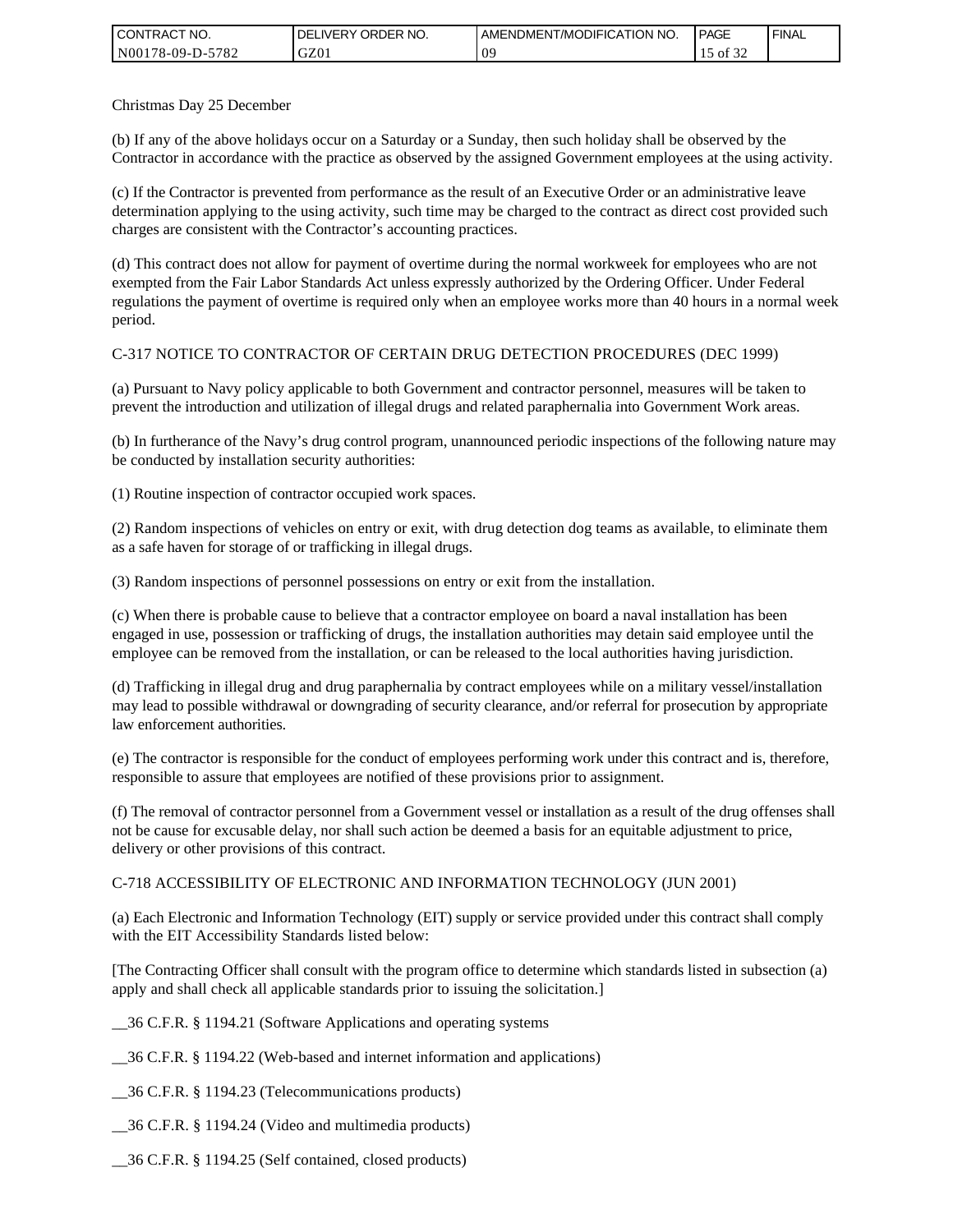| <b>CONTRACT NO.</b>  | ORDER<br>NO.<br><b>DELIVERY</b> | AMENDMENT/MODIFICATION NO. | <b>PAGE</b>                   | ' FINAL |
|----------------------|---------------------------------|----------------------------|-------------------------------|---------|
| N00178-09-D-<br>5782 | GZ01                            | ΩS                         | $\sim$ $\sim$ $\sim$<br>16 of |         |

\_\_36 C.F.R. § 1194.26 (Desktop and portable computers)

In addition, each EIT supply or service provided under this contract shall comply with 36 C.F.R. § 1194.31 (Functional performance criteria) and 36 C.F.R. § 1194.41 (Information, documentation, and support).

(b) If the Contracting Officer determines that any supply or service delivered under this contract does not comply with the EIT Accessibility Standards, the Contracting Officer will notify the Contractor in writing accordingly. If the Contractor fails to promptly correct or replace the nonconforming products or services with conforming products or services within the delivery schedule contained in the contract, the Government will have the rights and remedies contained in the contract.

(End of specification)

#### C-719 EXEMPTION FROM ELECTRONIC AND INFORMATION TECHNOLOGY ACCESSIBILITY REQUIREMENTS (JUN 2001)

(a) The Government has determined that the following exemption(s) to the Electronic and Information Technology (EIT) Accessibility Standards (36 C.F.R. § 1194) are applicable to this procurement:

\_\_\_\_ The EIT to be provided under this contract has been designated as a National Security System.

The EIT acquired by the contractor is incidental to this contract.

\_\_\_\_ The EIT to be provided under this contract would require a fundamental alteration in the nature of the product or its components in order to comply with the EIT Accessibility Standards.

\_\_\_\_ The EIT to be provided under this contract will be located in spaces frequented only by service personnel for maintenance, repair, or occasional monitoring of equipment.

\_\_\_\_ Compliance with the EIT Accessibility Standards would impose an undue burden on the agency.

The EIT to be provided under this contract is purchased in accordance with FAR Subpart 13.2 prior to January 1, 2003.

(b) Notwithstanding that an exemption exists, the Contractor may furnish supplies or services provided under this contract that comply with the EIT Accessibility Standards (36 C.F.R. § 1194).

#### C-720 PERFORMANCE BASED REVIEW AND ACCEPTANCE PROCEDURES

This is a performance based order, as defined in FAR Part 37.6. Contractor performance will be reviewed in accordance with the Quality Assurance Plan as follows:

#### QUALITY ASSURANCE PLAN

(1) Objective: The purpose of this plan is to provide a quality assurance plan for the services contracted under this Task Order. This plan provides a basis for the Task Order Manager (TOM) to evaluate the quality of the contractor's performance. The oversight provided for in this plan, and the remedy established, will help ensure that service levels are of high quality throughout the task order term.

(2) Performance Standards:

a. The deliverables under this task order will be consistently technically accurate.

b. The services delivered under this task order will be consistently of high quality.

c. The contractor's cost control efforts under this task order will be consistently effective (applicable to cost reimbursement task orders).

d. The contractor will be consistently responsive to Government customers in its performance of this task order.

e. For the purposes of this plan, "consistently" is defined as "generally holding true", "persistently over time", and/or "overall uniformly".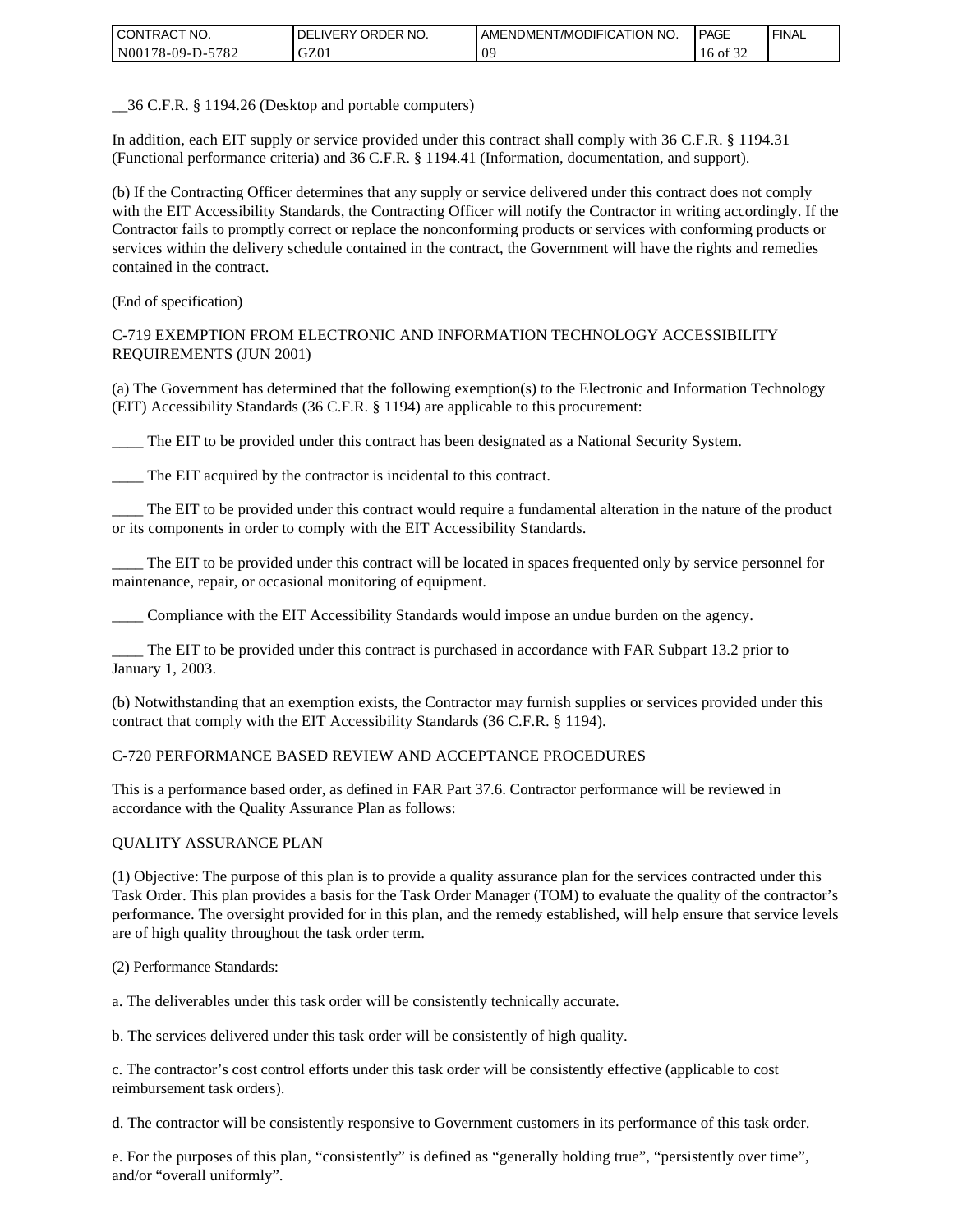| I CONTRACT NO.         | ORDER NO.<br><b>DELIVERY</b> | AMENDMENT/MODIFICATION NO. | <b>PAGE</b> | ' FINAL |
|------------------------|------------------------------|----------------------------|-------------|---------|
| N00178-09-D-5<br>-5782 | GZ01                         | ሰር<br>◡                    | 0.25<br>ΟĪ  |         |

(3) Evaluation Methods: The TOM will conduct performance evaluations based on the standards in paragraph 2 above using the following technique:

a. During the performance period of the task order, the TOM will continually and proactively monitor contractor efforts and obtain input from other Government personnel with performance oversight functions to ascertain the level of compliance with the Performance Standards.

b. Every 12 months after the effective date of the task order, the TOM will prepare a Task Order Performance Evaluation (TOPE) documenting the results of the efforts performed under paragraph 3.a. above.

c. The TOM will upload the TOPE to the SeaPort Portal.

(4) Remedy

a. If the annual Performance Evaluation indicates that the contractor has not met one or more of the Performance Standards, the following negative remedy becomes effective: the TOM will submit a negative TOPE on the SeaPort Portal for the applicable Performance Standard.

b. This is a significant negative remedy as the TOPE is a key part of the Performance Monitoring process which:

i. Provides input to the annual Contractor Performance Assessment Report (CPAR); and

ii. Determines the contractor's ability to earn term extensions to its basic SeaPort-e contract in accordance with the Award Term provisions contained therein.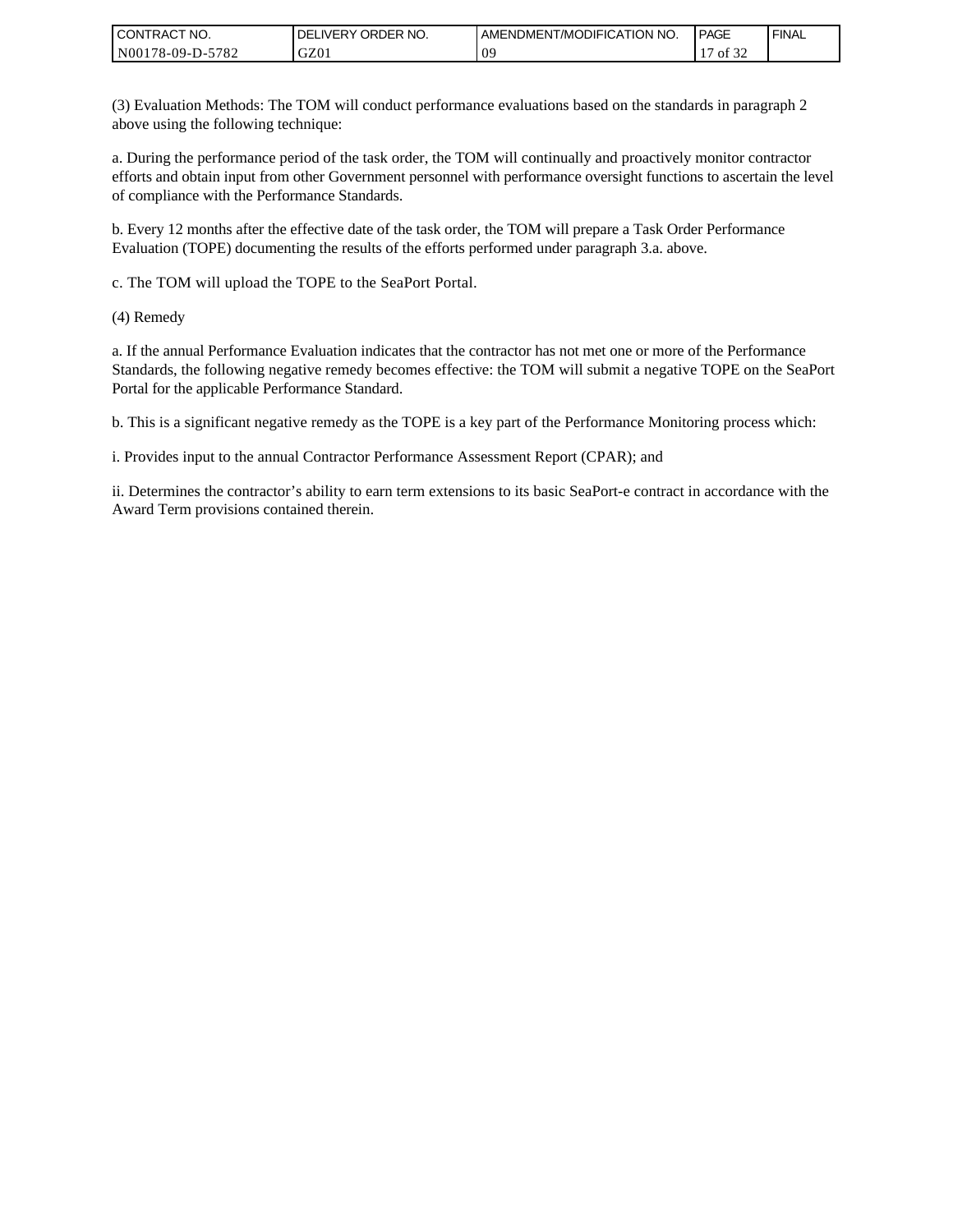| I CONT'<br>`CT NO.<br>[RAC  | ORDER NO.<br>، IVFRY | <b>I AMENDMENT/MODIFICATION NO.</b> | <b>PAGE</b>         | <b>FINAL</b> |
|-----------------------------|----------------------|-------------------------------------|---------------------|--------------|
| N00178-09-D-<br>5700<br>ے ہ | GZ01                 | 0 <sup>o</sup>                      | $\sim$<br>ΟĪ<br>-24 |              |

# **SECTION D PACKAGING AND MARKING**

SHIP TO INFORMATION:

See Section G - Task Order Manager

Packaging and Marking shall be in accordance with Section D of the SeaPort-e Multiple Award IDIQ contract.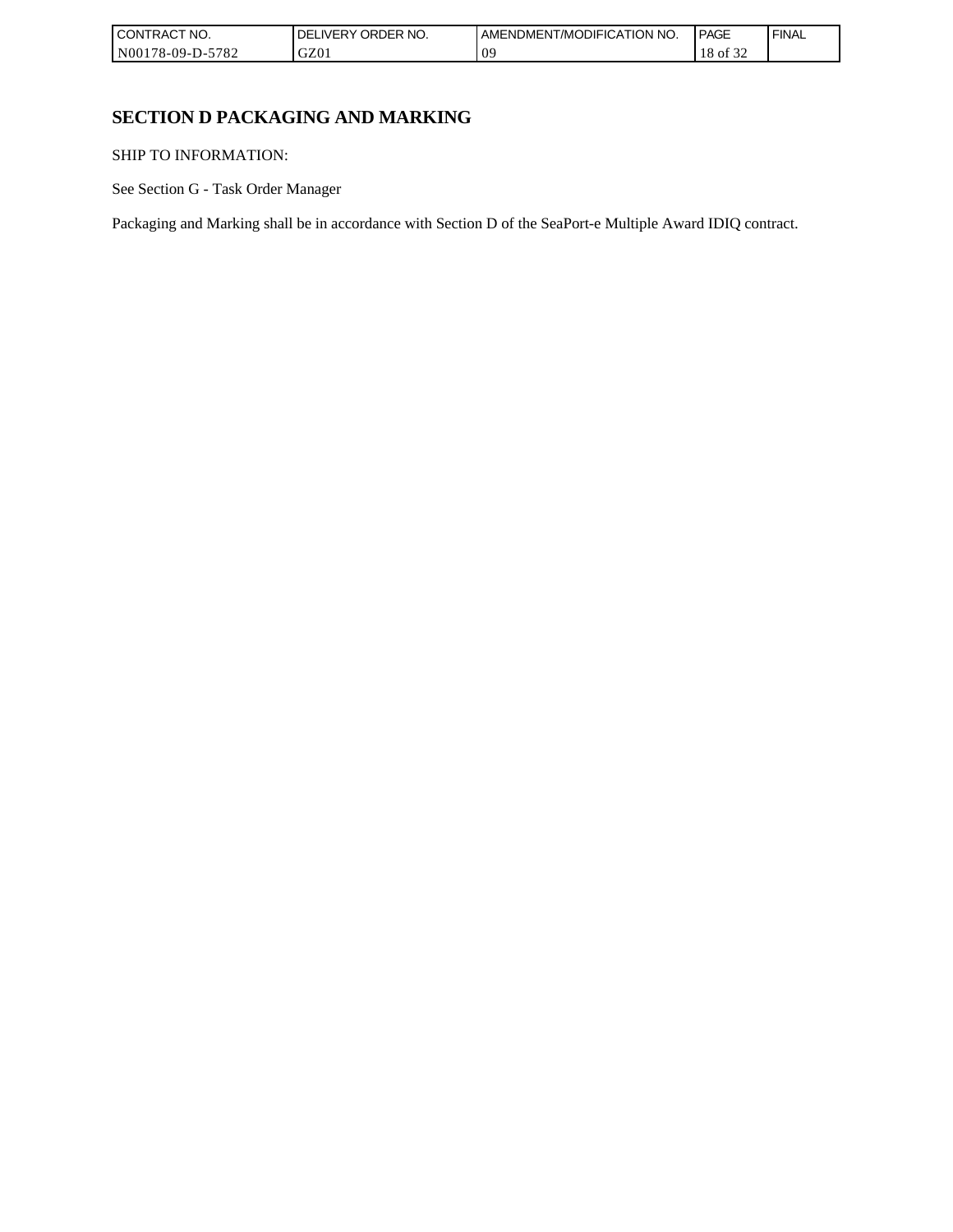| <b>CONTRACT NO.</b> | ' ORDER NO.<br><b>DELIVERY</b> | AMENDMENT/MODIFICATION NO. | PAGE              | ' FINAL |
|---------------------|--------------------------------|----------------------------|-------------------|---------|
| N00178-09-D-5782    | GZ01                           | 09                         | 0.22<br>ΟĪ<br>ے ر |         |

# **SECTION E INSPECTION AND ACCEPTANCE**

E-303 INSPECTION AND ACCEPTANCE- - DESTINATION (JAN 2002)

Inspection and acceptance of the services to be furnished hereunder shall be made at destination by the Task Order Manager or his duly authorized representative.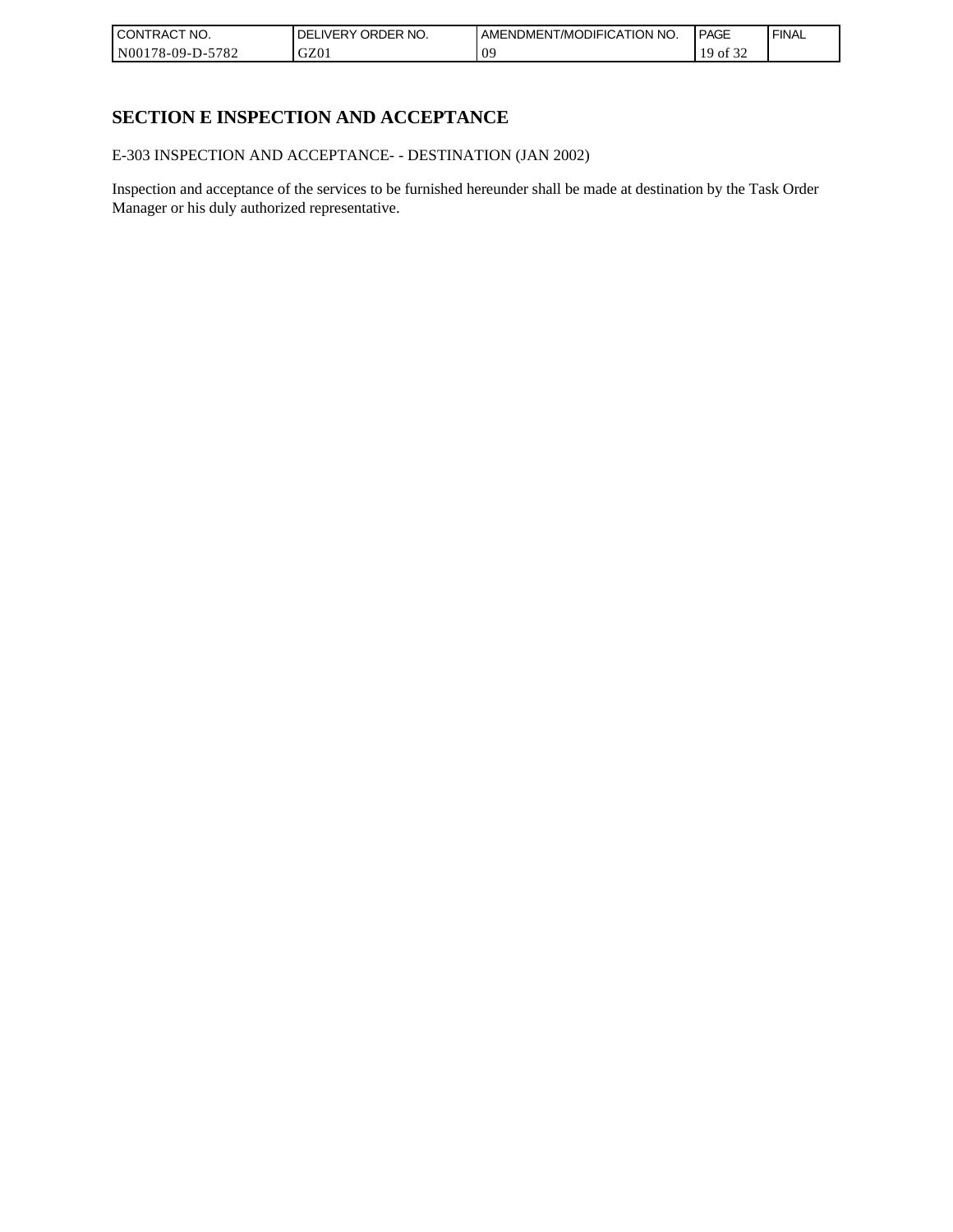| I CONTRACT NO.         | NO.<br>' ORDER<br><b>DELIVERY</b> | AMENDMENT/MODIFICATION<br>I NO. | <b>PAGE</b>      | <b>FINAL</b> |
|------------------------|-----------------------------------|---------------------------------|------------------|--------------|
| N00178-09-D-5<br>-5782 | GZ01                              | 09                              | 20<br>∣ot<br>ے ر |              |

### **SECTION F DELIVERABLES OR PERFORMANCE**

The periods of performance for the following Items are as follows:

| 4001 | $1/11/2012 - 1/10/2013$ |
|------|-------------------------|
| 4002 | $9/11/2012 - 9/10/2013$ |
| 4003 | $9/11/2013 - 9/10/2014$ |
| 6001 | $1/11/2012 - 1/10/2013$ |
| 6002 | $9/11/2012 - 9/10/2013$ |
| 6003 | $9/11/2013 - 9/10/2014$ |

CLIN - DELIVERIES OR PERFORMANCE

The periods of performance for the following Items are as follows:

| 4001 | $1/11/2012 - 1/10/2013$ |
|------|-------------------------|
| 4002 | $9/11/2012 - 9/10/2013$ |
| 4003 | $9/11/2013 - 9/10/2014$ |
| 6001 | 1/11/2012 - 1/10/2013   |
| 6002 | $9/11/2012 - 9/10/2013$ |
| 6003 | $9/11/2013 - 9/10/2014$ |

The periods of performance for the following Option Items are as follows:

| 4004 | $9/11/2014 - 9/10/2015$ |
|------|-------------------------|
| 4005 | $9/11/2015 - 9/12/2016$ |
| 6004 | $9/11/2014 - 9/10/2015$ |
| 6005 | $9/11/2015 - 9/10/2016$ |

Services to be performed hereunder will be provided at (insert specific address and building etc.)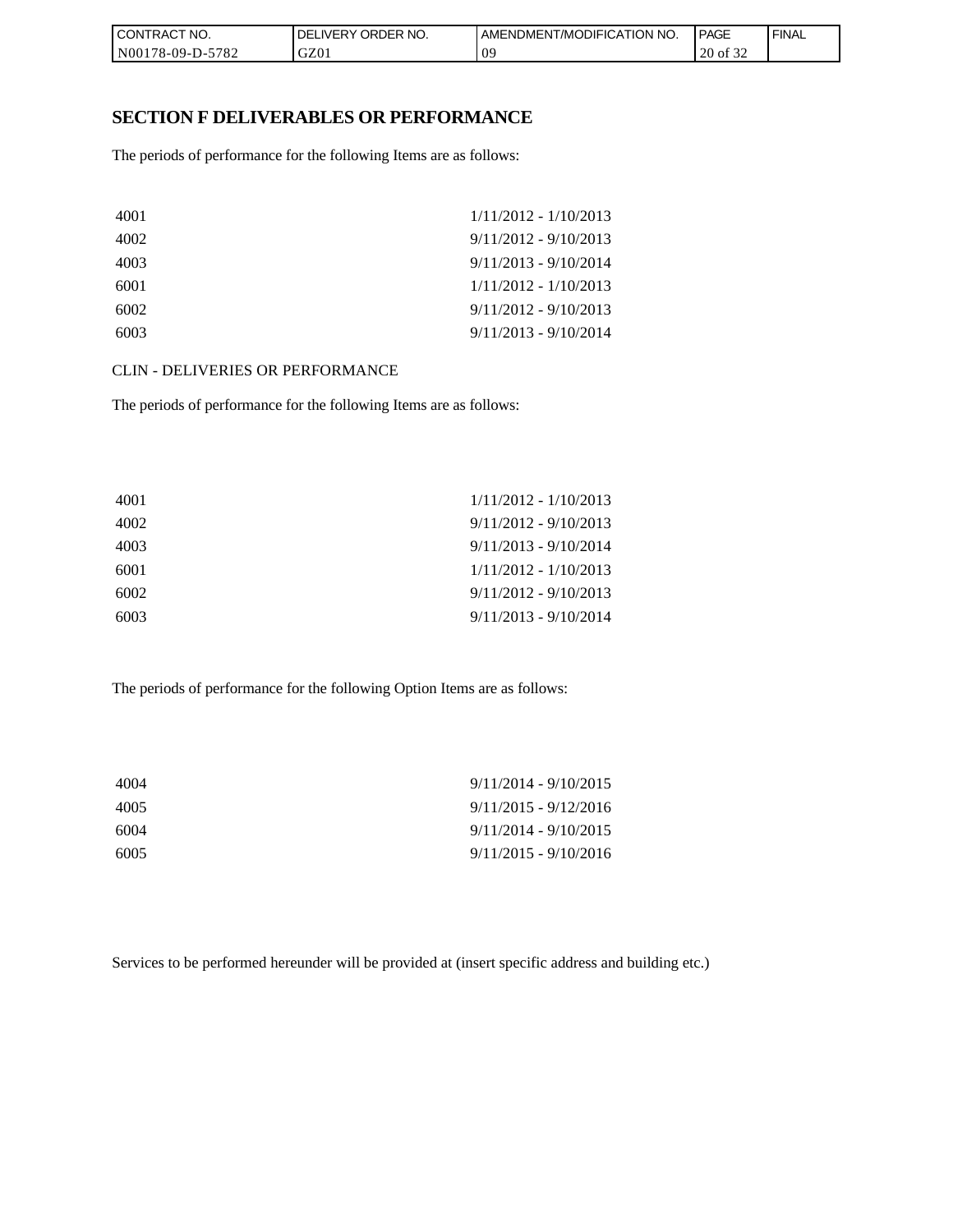| l CON<br>FRACT NO.                  | ORDER NO.<br><b>IVERY</b><br>DELI | AMENDMENT/MODIFICATION NO. | <b>PAGE</b> | ' FINAL |
|-------------------------------------|-----------------------------------|----------------------------|-------------|---------|
| 5782<br>N001<br>$-09-D$ -<br>՝ 78-Ն | GZ01                              | ΩC<br>◡                    | ОĪ<br>∠⊥    |         |

# **SECTION G CONTRACT ADMINISTRATION DATA**

Task Order Manager Cinnamon Buelk, 58200 P. O. Box 19022 North Charleston, SC 29419-9022 [cinnamon.buelk@navy.mil](mailto:cinnamon.buelk@navy.mil) 843-218-

3810G-314 TYPE OF CONTRACT (DEC 1999)

This is a CPFF task order.

# G-317 INVOICING INSTRUCTIONS FOR SERVICES USING WIDE AREA WORK FLOW (WAWF) (JAN 2007)

(a) Invoices for services rendered under this task order shall be submitted electronically through the Wide Area Work Flow-Receipt and Acceptance (WAWF). The contractor shall submit invoices for payment per contract terms. The Government shall process invoices for payment per contract terms.

(b) The vendor shall have their CAGE Code activated by calling 1-866-618-5988. Once activated, the vendor shall self-register at the WAWF website at [https://wawf.eb.mil.](https://wawf.eb.mil/) Vendor training is available on the internet at [https://wawftraining.eb.mil.](https://wawftraining.eb.mil/) Additional support can be accessed by calling the Navy WAWF Assistance Line at 1-800-559-9293.

(c) Back-up documentation can be included and attached to the invoice in WAWF. Attachments created with any Microsoft Office product, or Adobe (.pdf files), is attachable to the invoice in WAWF.

(d) A separate invoice will be prepared no more frequently than every two weeks. Do not combine the payment claims for services provided under this contract.

(e) The following information is provided for completion of the invoice in WAWF:

| Invoice Type        | <b>Cost Vouchers</b>             |
|---------------------|----------------------------------|
| Issued by           | N65236                           |
| Admin by            | Code S2404A DCMA MANASSAS        |
| <b>DCAA</b> Auditor | Code DCAA Branch Office          |
| Service Approver    | Code S2404A DCMA MANASSAS        |
| Pay by              | Code HQ0338 DFAS COLUMBUS CENTER |

Pursuant to the requirement at DFARS PGI 204.7108, Payment Instructions (d) (12) none of the standard payment instructions identified in paragraphs (d)(1) through (11) of this section are appropriate, the Payment instructions below provide a significantly better reflection of how funds will be expended in support of contract performance.

INVOICING AND PAYMENT INSTRUCTIONS FOR MULTIPLE ACCOUNTING CLASSIFICATION CITATIONS

Consistent with task order clause 5252.232-9206, Segregation of Costs, the contractor shall segregate and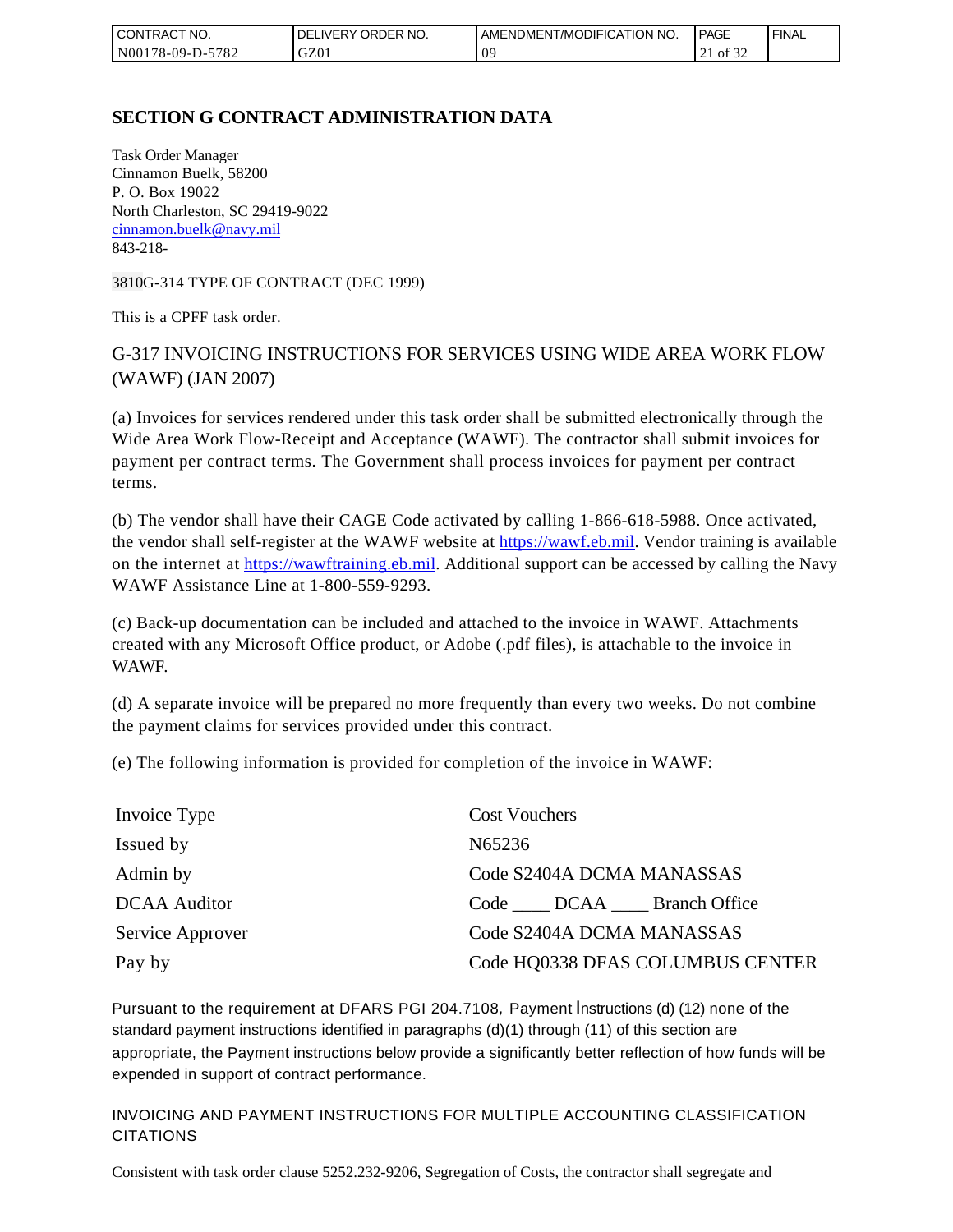| l CON <sup>-</sup><br>TRACT NO. | ORDER NO.<br>_IVERY<br>DELI | AMENDMENT/MODIFICATION NO. | <b>PAGE</b>                                | ' FINAL |
|---------------------------------|-----------------------------|----------------------------|--------------------------------------------|---------|
| 5782<br>N00178-09-D-:           | GZ01                        | ng<br>◡                    | $\sim$ $\sim$ $\sim$<br>$\sim$<br>22 of 32 |         |

accumulate costs for the performance of this task order by the appropriate Accounting Classification Reference Number (ACRN). The contractor's invoice shall identify the appropriate Contract and Task Order numbers. For the work performed, invoiced costs shall be associated to the Contract Line Item Number (CLIN), the Contract Subline Item (SLIN), and the specific ACRN. Invoices submitted to the paying office that do not comply with this requirement will be returned to the contractor for resubmission. The contractor shall provide an electronic copy of each invoice to the Task Order Manager at the time of submission to DCAA/DFAS. The paying office will disburse funds in strict compliance with the amounts invoiced by CLIN/SLIN/ACRN.

#### ACTIVITY OMBUDSMAN

The SPAWAR Ombudsman for this Task Order is:

Name: Code: 8.6.2 Address: PO Box 190022, N. Charleston, SC 29419 Phone: (843) 218-5115 Email: Accounting Data SLINID PR Number Amount -------- ---------------------- ---------------------400101 1300239279 25000.00 LLA : AA 970130.1212D 2012 010 1 010400807793-1 884 257.22 DRAM 26316 044226 Standard Number: DRAM 26316/AA NWA: 100000579665 0060 ALL TASKS IN THE PWS BASE Funding 25000.00 Cumulative Funding 25000.00 MOD 01 400102 1300286595 270000.00  $T.T.A$  : AB 9720130 1212 201 2 010 1 010100 80 7700-1 884 257.31 P RM 22085 Standard Number: PRM 22085/AA NWA: 100000579674 0060 ALL TASKS 600101 1300286595 10000.00 LLA : AB 9720130 1212 201 2 010 1 010100 80 7700-1 884 257.31 P RM 22085 Standard Number: PRM 22085/AA NWA: 100000579674 0060 ODCS MOD 01 Funding 280000.00 Cumulative Funding 305000.00 MOD 02 400201 1300298860 1865000.00 LLA : AC 9720130.18P2 252 46896 0 068688 2D JTF42 468962 1H303Q Standard Number: N4689612MPJTF42/AA NWA: 100000742221 0060 TASK MCIS CNDSP 600201 1300298860 20000.00 LLA : AC 9720130.18P2 252 46896 0 068688 2D JTF42 468962 1H303Q Standard Number: N4689612MPJTF42/AA NWA: 100000742221 0060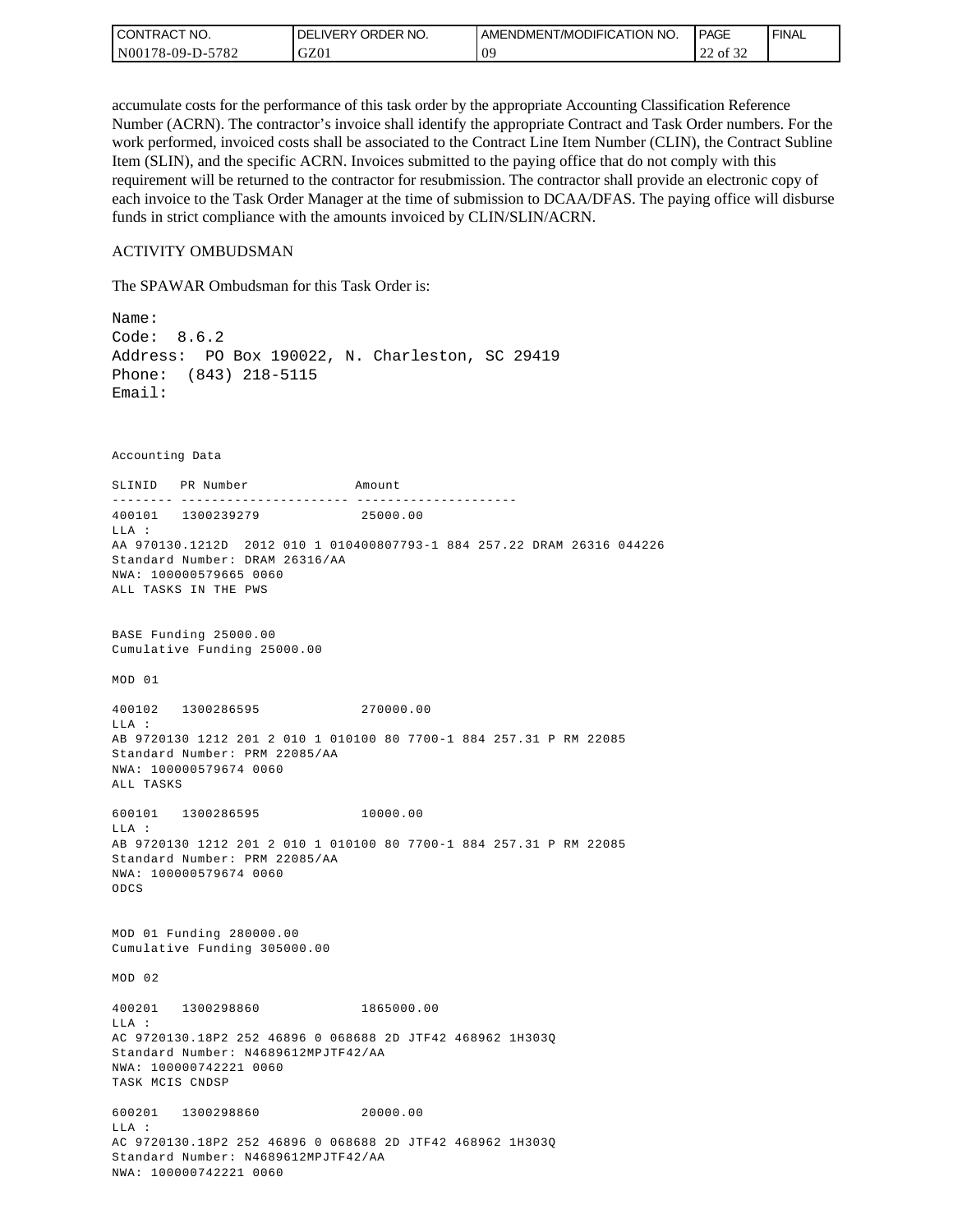ODCS TASK MCIS CNDSP MOD 02 Funding 1885000.00 Cumulative Funding 2190000.00 MOD 03 400202 1300319971 272477.34 LLA : AD 970130.1313D 2013 0101010400807793-1884 257.31 PRM 3347 044226 Standard Number: PRM 33474 NWA: 100000773020 0060 MOD 03 Funding 272477.34 Cumulative Funding 2462477.34 MOD 04 400203 1300332147 185367.00 LLA : AE 9730130 1884 201 3 010 1 010400 80 7793-1 884 257.31 P RM 34293 044226 Standard Number: PRM 34293 NWA: 100000809878 0060 TASK MCIS NETTOPS MOD 04 Funding 185367.00 Cumulative Funding 2647844.34 MOD 05 Funding 0.00 Cumulative Funding 2647844.34 MOD 06 400204 1300354996 150000.00 LLA : AG 970130.1313D 2013 0101010400807793-1884 275.31 PRM35086 044226 Standard Number: PMR 35086 NWA:100000832927-0060 TASK MCIS NETTOPS 400205 1300354996 125000.00 LLA : AH 970130.1313D 2013 0101010400807793-1884 275.31 PRM35050 044226 Standard Number: PRM 35050 NWA: 100000832928-0060 TASK MCIS NETTOPS 600202 1300354996 5000.00 LLA : AH 970130.1313D 2013 0101010400807793-1884 275.31 PRM35050 044226 Standard Number: PRM 35050 NWA: 100000832928-0060 ODCS MCIS NETTOPS MOD 06 Funding 280000.00 Cumulative Funding 2927844.34 MOD 07 Funding 0.00 Cumulative Funding 2927844.34 MOD 08 Funding 0.00 Cumulative Funding 2927844.34 MOD 09 Funding 0.00 CONTRACT NO. N00178-09-D-5782 DELIVERY ORDER NO. GZ01 AMENDMENT/MODIFICATION NO. 09 **PAGE**  23 of 32 FINAL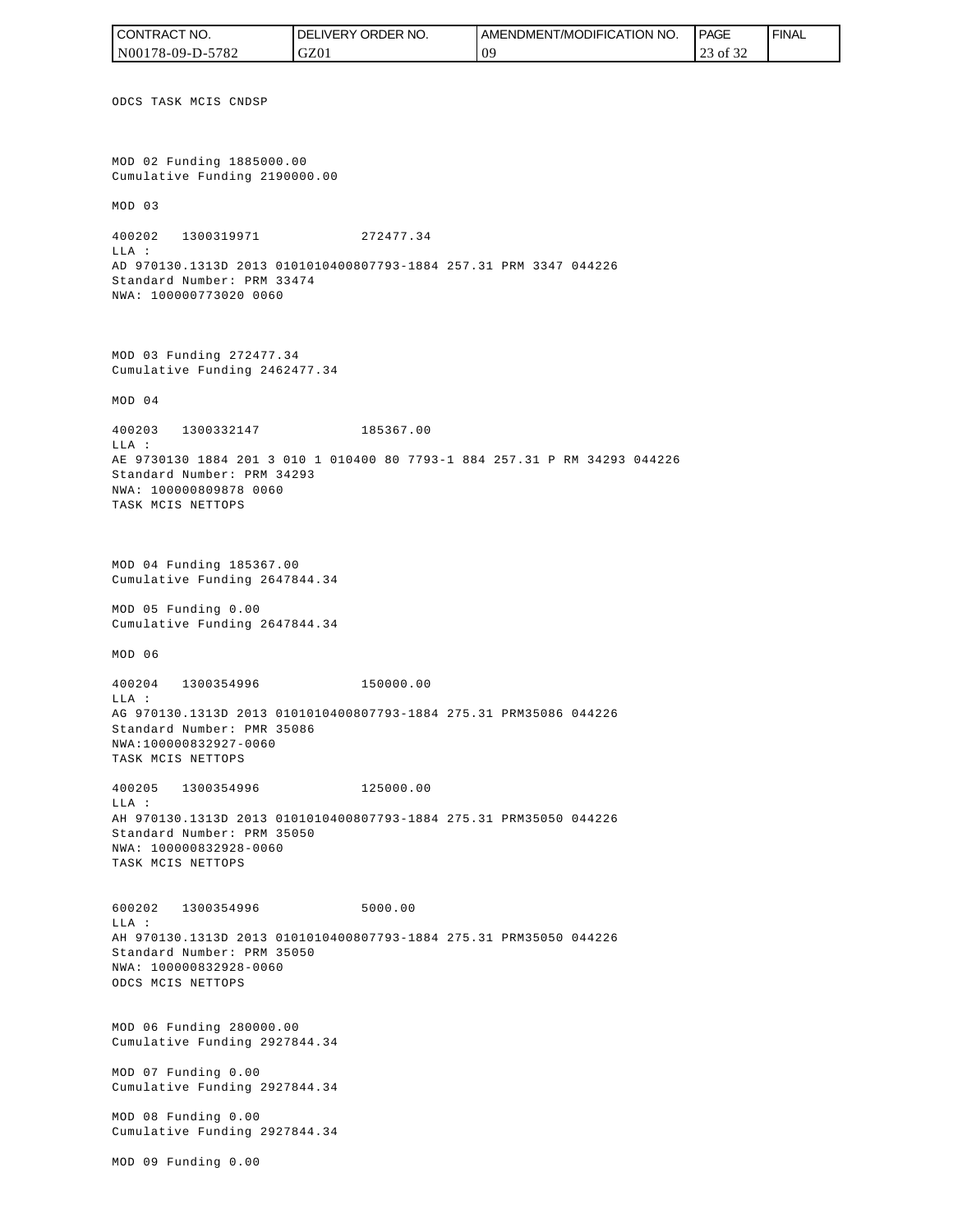| <b>CONTRACT NO.</b> | ORDER NO.<br><b>DELIVERY</b> | I AMENDMENT/MODIFICATION NO. | <b>PAGE</b> | ' FINAL |
|---------------------|------------------------------|------------------------------|-------------|---------|
| N00178-09-D-5782    | GZ01                         | ΛC<br>v                      | 24<br>ΟĪ    |         |

Cumulative Funding 2927844.34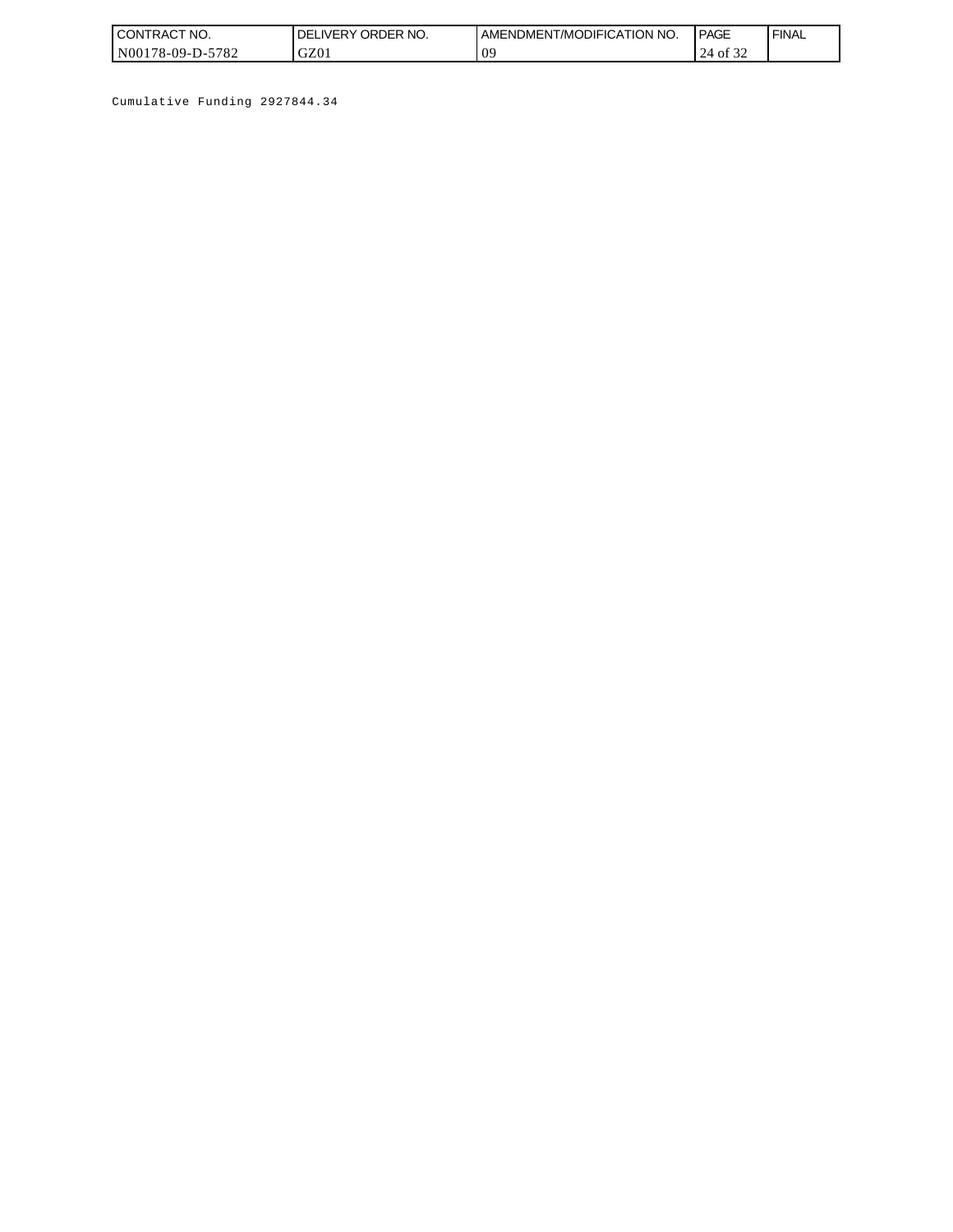| l CON <sup>-</sup><br>'TRACT NO. | NO.<br>ORDER<br>DELIVERY | AMENDMENT/MODIFICATION NO. | <b>I PAGE</b>       | ' FINAL |
|----------------------------------|--------------------------|----------------------------|---------------------|---------|
| N00178-09-D-5<br>$-5782$         | GZ01                     | 09                         | 0.22<br>of 32<br>رے |         |

# **SECTION H SPECIAL CONTRACT REQUIREMENTS**

#### 5252.232-9206 SEGREGATION OF COSTS (DEC 2003)

(a) The Contractor agrees to segregate costs incurred under this task order at the lowest level of performance, either task or subtask, rather than on a total task order basis, and to submit invoices reflecting costs incurred at that level. Invoices shall contain summaries of work charged during the period covered, as well as overall cumulative summaries by labor category for all work invoiced to date (if applicable), by line item, task or subtask.

(b) Where multiple lines of accounting are present, the ACRN preceding the accounting citation will be found in Section B and/or Section G. Payment of Contractor invoices shall be accomplished only by charging the ACRN that corresponds to the work invoiced.

(c) Except when payment requests are submitted electronically as specified in the clause at DFARS 252.232-7003, Electronic Submission of Payment Requests, one copy of each invoice or voucher will be provided, at the time of submission to DCAA, to the Task Order Manager.

#### H-350 REIMBURSEMENT OF TRAVEL COSTS (NOV 2005)

(a) Contractor Request and Government Approval of Travel

Any travel under this contract must be specifically requested in writing, by the contractor prior to incurring any travel costs. If this contract is a definite or indefinite delivery contract, then the written Government authorization will be by task/delivery orders issued by the Ordering Officer or by a modification to an issued task/delivery order. If this contract is not a definite or indefinite delivery contract, then the written Government authorization will be by written notice of approval from the Contracting Officer's Representative (COR). The request shall include as a minimum, the following:

- (1) Contract number
- (2) Date, time, and place of proposed travel
- (3) Purpose of travel and how it relates to the contract
- (4) Contractor's estimated cost of travel
- (5) Name(s) of individual(s) traveling and;
- (6) A breakdown of estimated travel and per diem charges.
- (b) General

(1) The costs for travel, subsistence, and lodging shall be reimbursed to the contractor only to the extent that it is necessary and authorized for performance of the work under this contract. The costs for travel, subsistence, and lodging shall be reimbursed to the contractor in accordance with the Federal Acquisition Regulation (FAR) 31.205-46, which is incorporated by reference into this contract. As specified in FAR 31.205-46(a) (2), reimbursement for the costs incurred for lodging, meals and incidental expenses (as defined in the travel regulations cited subparagraphs  $(b)(1)(i)$  through  $(b)(1)(iii)$  below) shall be considered to be reasonable and allowable only to the extent that they do not exceed on a daily basis the maximum per diem rates in effect at the time of travel as set forth in the following:

(i) Federal Travel Regulation prescribed by the General Services Administration for travel in the contiguous 48 United States;

(ii) Joint Travel Regulation, Volume 2, DoD Civilian Personnel, Appendix A, prescribed by the Department of Defense for travel in Alaska, Hawaii, The Commonwealth of Puerto Rico, and the territories and possessions of the United States; or

(iii) Standardized Regulations, (Government Civilians, Foreign Areas), Section 925, "Maximum Travel Per Diem Allowances in Foreign Areas" prescribed by the Department of State, for travel in areas not covered in the travel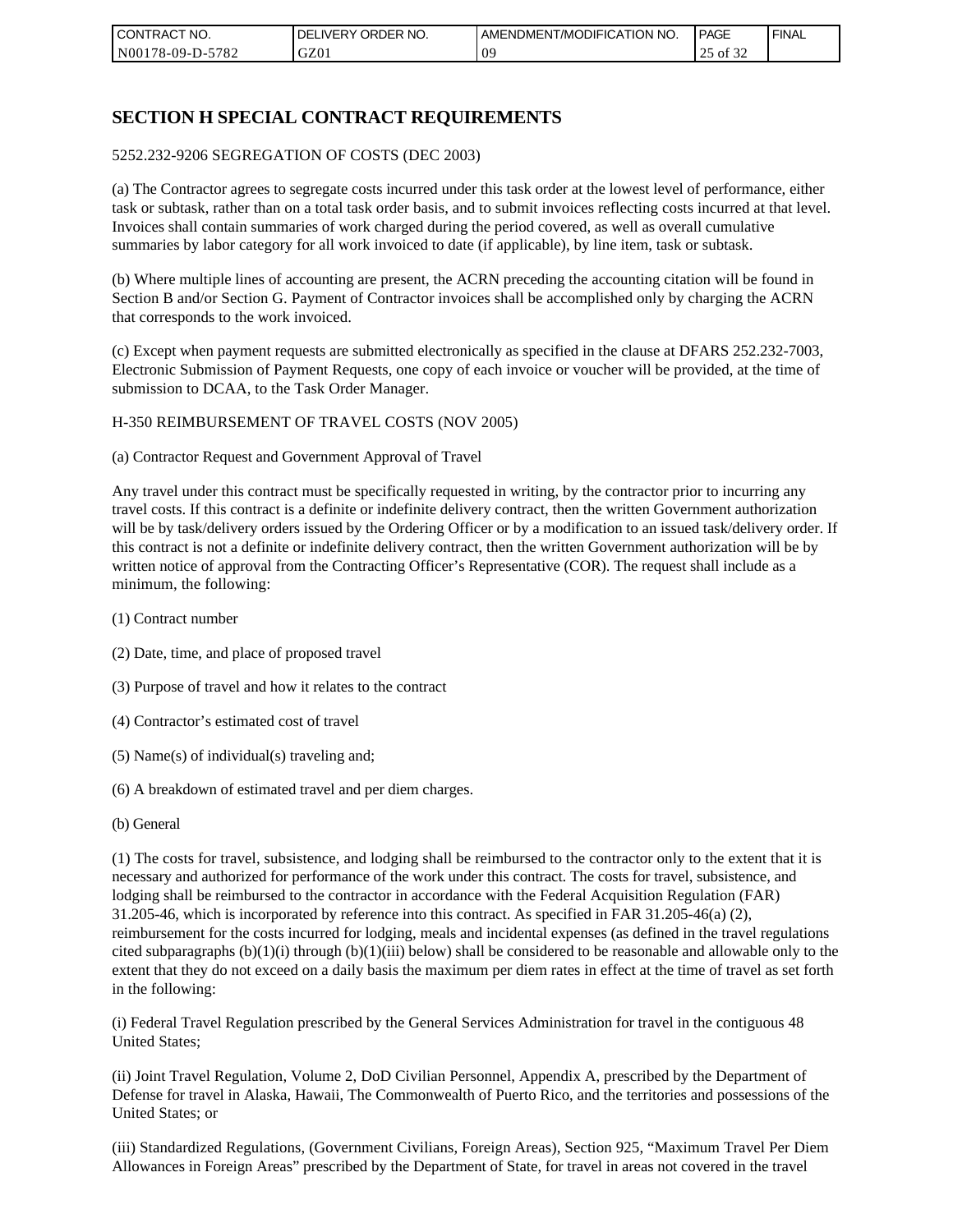| I CONTRACT NO.   | ' ORDER NO.<br><b>DELIVERY</b> | <b>I AMENDMENT/MODIFICATION NO.</b> | <b>PAGE</b>         | <b>FINAL</b> |
|------------------|--------------------------------|-------------------------------------|---------------------|--------------|
| N00178-09-D-5782 | GZ01                           | 0 <sup>o</sup>                      | 26<br>$\cdot$ of 3. |              |

regulations cited in subparagraphs  $(b)(1)(i)$  and  $(b)(1)(ii)$  above.

(2) Personnel in travel status from and to the contractor's place of business and designated work site or vice versa, shall be considered to be performing work under the contract, and contractor shall bill such travel time at the straight (regular) time rate; however, such billing shall not exceed eight hours per person for any one person while in travel status during one calendar day.

(c) Per Diem

(1) The contractor shall not be paid per diem for contractor personnel who reside in the metropolitan area in which the tasks are being performed. Per diem shall not be paid on services performed at contractor's home facility and at any facility required by the contract, or at any location within a radius of 50 miles from the contractor's home facility and any facility required by this contract.

(2) Costs for subsistence and lodging shall be paid to the contractor only to the extent that overnight stay is necessary and authorized in writing by the Government for performance of the work under this contract per paragraph (a). When authorized, per diem shall be paid by the contractor to its employees at a rate not to exceed the rate specified in the travel regulations cited in FAR 31.205-46(a)(2) and authorized in writing by the Government. The authorized per diem rate shall be the same as the prevailing locality per diem rate.

(3) Reimbursement to the contractor for per diem shall be limited to payments to employees not to exceed the authorized per diem and as authorized in writing by the Government per paragraph (a). Fractional parts of a day shall be payable on a prorated basis for purposes of billing for per diem charges attributed to subsistence on days of travel. The departure day from the Permanent Duty Station (PDS) and return day to the PDS shall be 75% of the applicable per diem rate. The contractor shall retain supporting documentation for per diem paid to employees as evidence of actual payments, as required by the FAR 52.216-7 "Allowable Cost and Payment" clause of the contract.

#### (d) Transportation

(1) The contractor shall be paid on the basis of actual amounts paid to the extent that such transportation is necessary for the performance of work under the contract and is authorized in writing by the Government per paragraph (a).

(2) The contractor agrees, in the performance of necessary travel, to use the lowest cost mode commensurate with the requirements of the mission and in accordance with good traffic management principles. When it is necessary to use air or rail travel, the contractor agrees to use coach, tourist class or similar accommodations to the extent consistent with the successful and economical accomplishment of the mission for which the travel is being performed. Documentation must be provided to substantiate non-availability of coach or tourist if business or first class is proposed to accomplish travel requirements.

(3) When transportation by privately owned conveyance (POC) is authorized, the contractor shall be paid on a mileage basis not to exceed the applicable Government transportation rate specified in the travel regulations cited in FAR 31.205-46(a)(2) and is authorized in writing by the Government per paragraph (a).

(4) When transportation by privately owned (motor) vehicle (POV) is authorized, required travel of contractor personnel, that is not commuting travel, may be paid to the extent that it exceeds the normal commuting mileage of such employee. When an employee's POV is used for travel between an employee's residence or the Permanent Duty Station and one or more alternate work sites within the local area, the employee shall be paid mileage for the distance that exceeds the employee's commuting distance.

(5) When transportation by a rental automobile, other special conveyance or public conveyance is authorized, the contractor shall be paid the rental and/or hiring charge and operating expenses incurred on official business (if not included in the rental or hiring charge). When the operating expenses are included in the rental or hiring charge, there should be a record of those expenses available to submit with the receipt. Examples of such operating expenses include: hiring charge (bus, streetcar or subway fares), gasoline and oil, parking, and tunnel tolls.

#### (6) Definitions:

(i) "Permanent Duty Station" (PDS) is the location of the employee's permanent work assignment (i.e., the building or other place where the employee regularly reports for work.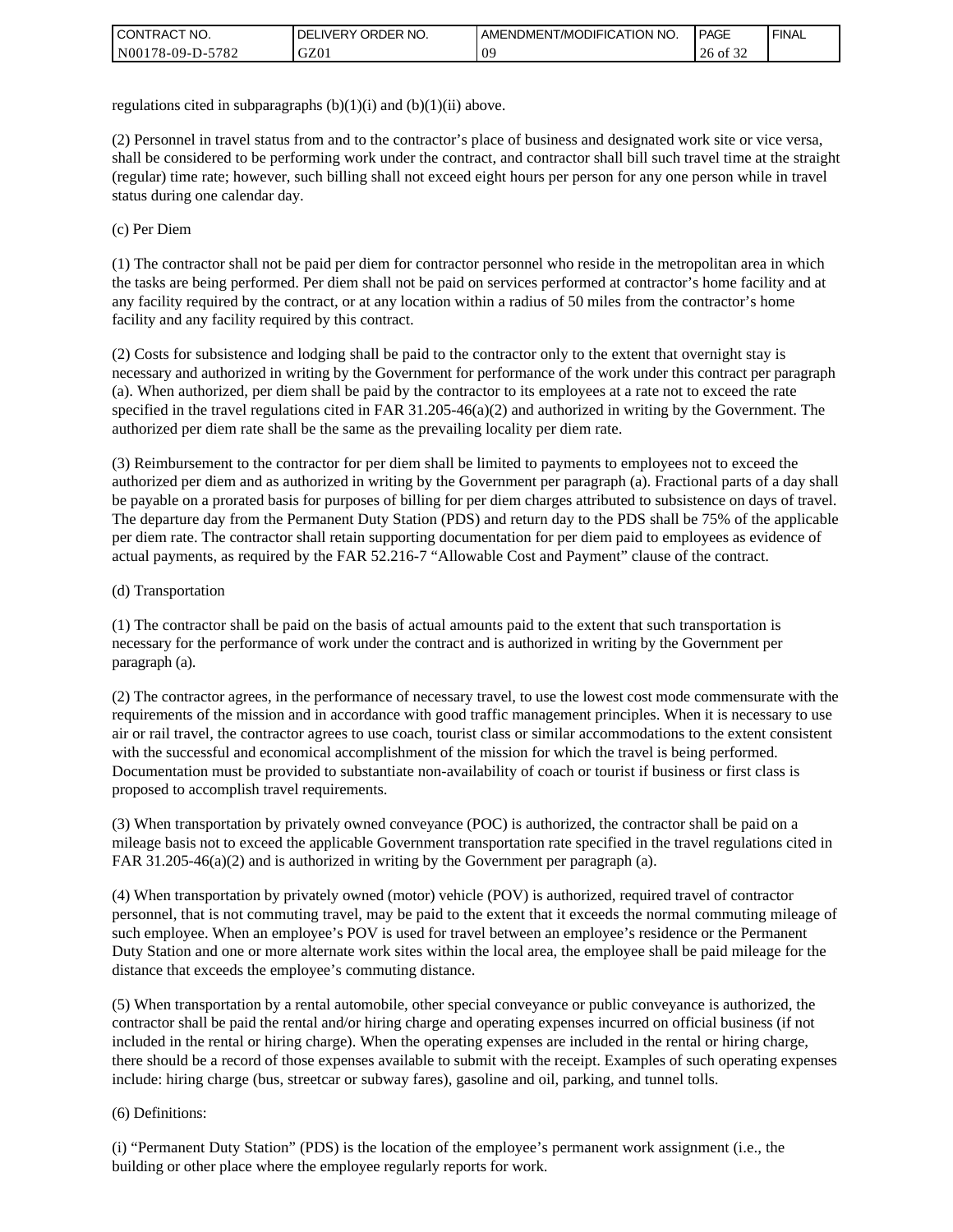| I CONTRACT NO.   | ' ORDER NO.<br><b>DELIVERY</b> | I AMENDMENT/MODIFICATION NO. | PAGE         | ' FINAL |
|------------------|--------------------------------|------------------------------|--------------|---------|
| N00178-09-D-5782 | GZ01                           | 0 <sup>o</sup>               | of 32<br>ا ت |         |

(ii) "Privately Owned Conveyance" (POC) is any transportation mode used for the movement of persons from place to place, other than a Government conveyance or common carrier, including a conveyance loaned for a charge to, or rented at personal expense by, an employee for transportation while on travel when such rental conveyance has not been authorized/approved as a Special Conveyance.

(iii) "Privately Owned (Motor) Vehicle (POV)" is any motor vehicle (including an automobile, light truck, van or pickup truck) owned by, or on a long-term lease (12 or more months) to, an employee or that employee's dependent for the primary purpose of providing personal transportation, that:

(a) is self-propelled and licensed to travel on the public highways;

(b) is designed to carry passengers or goods; and

(c) has four or more wheels or is a motorcycle or moped.

(iv) "Special Conveyance" is commercially rented or hired vehicles other than a POC and other than those owned or under contract to an agency.

(v) "Public Conveyance" is local public transportation (e.g., bus, streetcar, subway, etc) or taxicab.

(iv) "Residence" is the fixed or permanent domicile of a person that can be reasonably justified as a bona fide residence.

EXAMPLE 1: Employee's one way commuting distance to regular place of work is 7 miles. Employee drives from residence to an alternate work site, a distance of 18 miles. Upon completion of work, employee returns to residence, a distance of 18 miles.

In this case, the employee is entitled to be reimbursed for the distance that exceeds the normal round trip commuting distance (14 miles). The employee is reimbursed for 22 miles (18 + 18 - 14 = 22).

EXAMPLE 2: Employee's one way commuting distance to regular place of work is 15 miles. Employee drives from residence to an alternate work site, a distance of 5 miles. Upon completion of work, employee returns to residence, a distance of 5 miles.

In this case, the employee is not entitled to be reimbursed for the travel performed (10 miles), since the distance traveled is less than the commuting distance (30 miles) to the regular place of work.

EXAMPLE 3: Employee's one way commuting distance to regular place of work is 15 miles. Employee drives to regular place of work. Employee is required to travel to an alternate work site, a distance of 30 miles. Upon completion of work, employee returns to residence, a distance of 15 miles.

In this case, the employee is entitled to be reimbursed for the distance that exceeds the normal round trip commuting distance (30 miles). The employee is reimbursed for 30 miles  $(15 + 30 + 15 - 30 = 30)$ .

EXAMPLE 4: Employee's one way commuting distance to regular place of work is 12 miles. In the morning the employee drives to an alternate work site (45 miles). In the afternoon the employee returns to the regular place of work (67 miles). After completion of work, employee returns to residence, a distance of 12 miles.

In this case, the employee is entitled to be reimbursed for the distance that exceeds the normal round trip commuting distance (24 miles). The employee is reimbursed for 100 miles  $(45 + 67 + 12 - 24 = 100)$ .

EXAMPLE 5: Employee's one way commuting distance to regular place of work is 35 miles. Employee drives to the regular place of work (35 miles). Later, the employee drives to alternate work site #1 (50 miles) and then to alternate work site #2 (25 miles). Employee then drives to residence (10 miles).

In this case, the employee is entitled to be reimbursed for the distance that exceeds the normal commuting distance (70 miles). The employee is reimbursed for 50 miles  $(35 + 50 + 25 + 10 - 70 = 50)$ .

EXAMPLE 6: Employee's one way commuting distance to regular place of work is 20 miles. Employee drives to the regular place of work (20 miles). Later, the employee drives to alternate work site #1 (10 miles) and then to alternate work site #2 (5 miles). Employee then drives to residence (2 miles).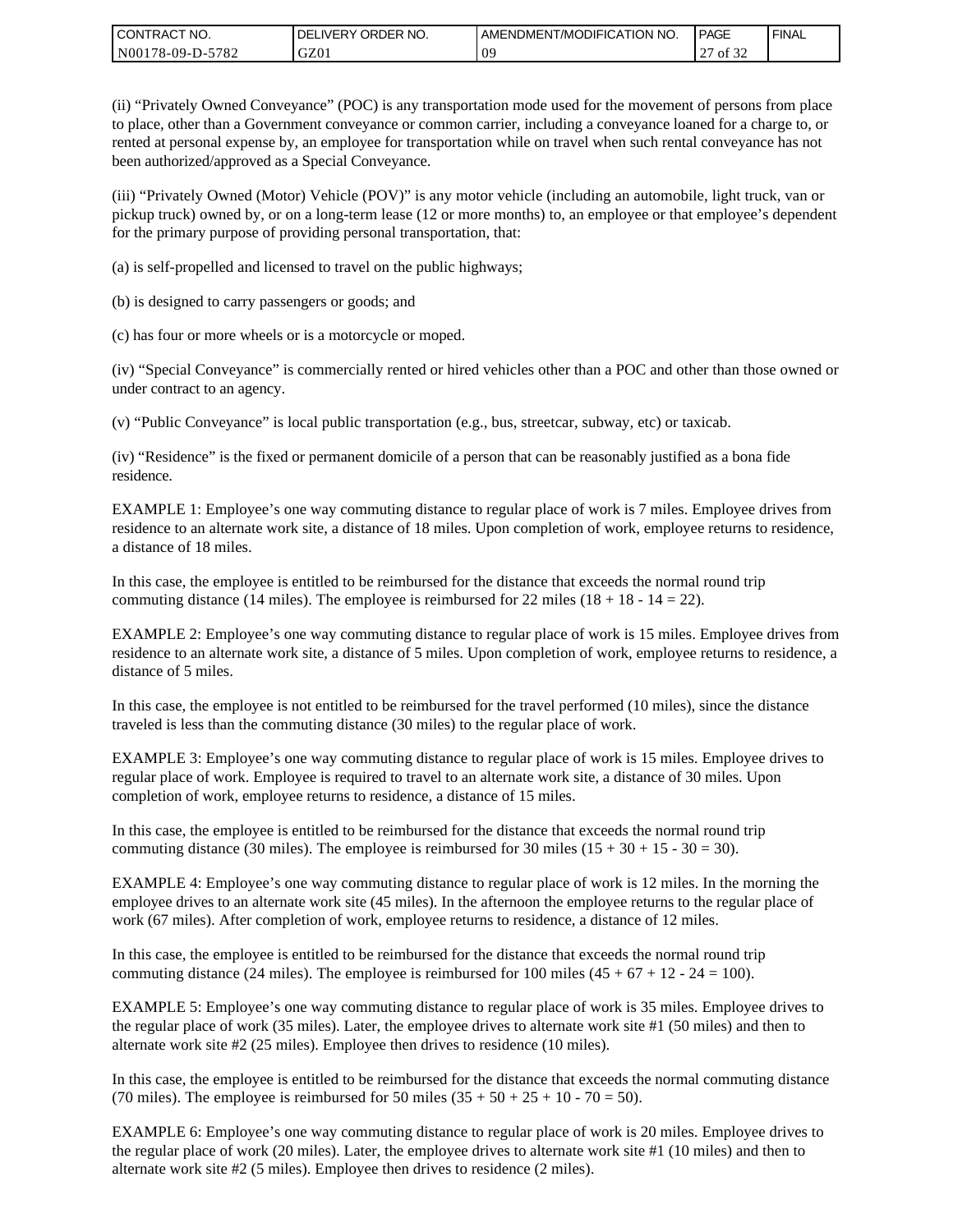| <b>CONTRACT NO.</b> | ' ORDER NO.<br><b>DELIVERY</b> | I AMENDMENT/MODIFICATION NO. | PAGE            | ' FINAL |
|---------------------|--------------------------------|------------------------------|-----------------|---------|
| N00178-09-D-5782    | GZ01                           | 0 <sup>o</sup>               | 28<br>οt<br>-24 |         |

In this case, the employee is not entitled to be reimbursed for the travel performed (37 miles), since the distance traveled is less than the commuting distance (40 miles) to the regular place of work.

#### H-355 CONTRACTOR IDENTIFICATION (DEC 1999)

(a) Contractor employees must be clearly identifiable while on Government property by wearing appropriate badges.

(b) Contractor employees are required to clearly identify themselves and the company they work for whenever making contact with Government personnel by telephone or other electronic means.

H-359 LIMITED RELEASE OF CONTRACTOR CONFIDENTIAL BUSINESS INFORMATION (CBI) (NOV 2003)

#### (a) Definition.

"Confidential business information," as used in this clause, is defined as all forms and types of financial, business, scientific, technical, economic, or engineering information, including patterns, plans, compilations, program devices, formulas, designs, prototypes, methods, techniques, processes, procedures, programs, or codes, whether tangible or intangible, and whether or how stored, compiled, or memorialized physically, electronically, graphically, photographically, or in writing if -- (1) the owner thereof has taken reasonable measures to keep such information secret, and (2) the information derives independent economic value, actual or potential from not being generally known to, and not being readily ascertainable through proper means by, the public. Confidential business information may include technical data as that term is defined in DFARS §§ 252.227-7013(a)(14),  $252.227-7015(a)(4)$ , and  $252.227-7018(a)(19)$ . It may also include computer software as that term is defined in DFARS §§ 252.227-7014(a)(4) and 252.227-7018(a)(4).

(b) The Space and Naval Warfare Systems Command (SPAWAR) may release to individuals employed by SPAWAR support contractors and their subcontractors confidential business information submitted by the contractor or its subcontractors pursuant to the provisions of this contract. Business information that would ordinarily be entitled to confidential treatment may be included in the information released to these individuals. Accordingly, by submission of a proposal or execution of this contract, the offeror or contractor and its subcontractors consent to a limited release of its confidential business information.

(c) Circumstances where SPAWAR may release the contractor's or subcontractors' confidential business information include the following:

(1) To other SPAWAR contractors and subcontractors, and their employees tasked with assisting SPAWAR in handling and processing information and documents in the administration of SPAWAR contracts, such as file room management and contract closeout.

(2) To SPAWAR contractors and subcontractors, and their employees tasked with assisting SPAWAR in accounting support services, including access to cost-reimbursement vouchers.

(3) To SPAWAR contractors and subcontractors, and their employees tasked with assisting SPAWAR in crafting performance work statements, assisting with the evaluation of task order cost/technical proposals and assembling performance metrics information.

(d) SPAWAR recognizes its obligation to protect the contractor and its subcontractors from competitive harm that could result from the release of such information. SPAWAR will permit the limited release of confidential business information under paragraphs  $(c)(1)$ ,  $(c)(2)$  and  $(c)(3)$  only under the following conditions:

(1) SPAWAR determines that access is required by other SPAWAR contractors and their subcontractors to perform the tasks described in paragraphs  $(c)(1)$ ,  $(c)(2)$  and  $(c)(3)$ ,

(2) Access to confidential business information is restricted to individuals with a bona fide need to possess,

(3) Contractors, their subcontractors, and their employees who are granted access to confidential business information have signed an appropriate non-disclosure agreement requiring them to provide the same level of protection to confidential business information that would be provided by SPAWAR employees,

(4) Contractors and their subcontractors having access to confidential business information have agreed under their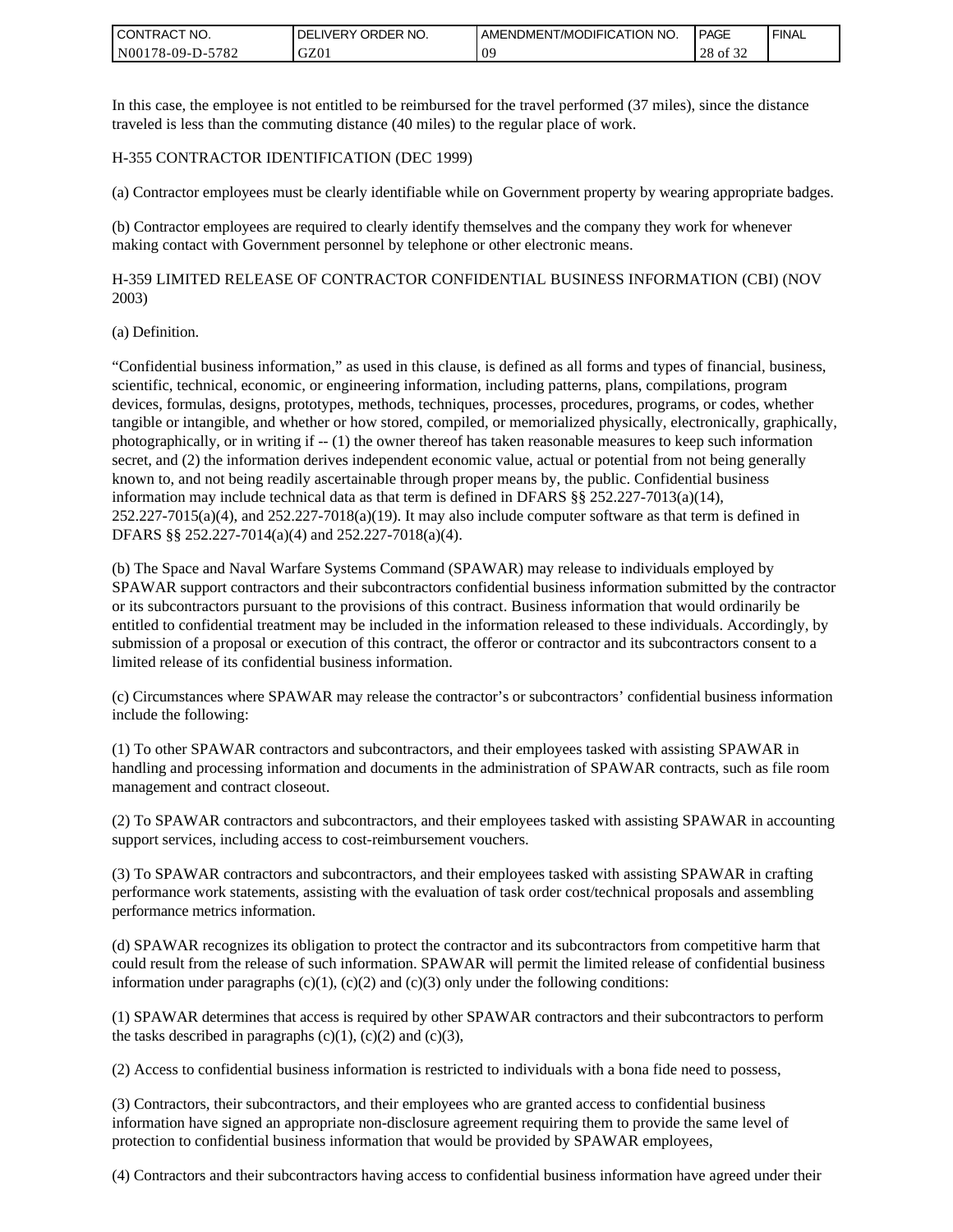| <b>CONTRACT NO.</b> | ' ORDER NO.<br><b>DELIVERY</b> | AMENDMENT/MODIFICATION NO. | <b>PAGE</b>                    | ' FINAL |
|---------------------|--------------------------------|----------------------------|--------------------------------|---------|
| N00178-09-D-5782    | GZ01                           | 09                         | 0.22<br>20<br>ΟĪ<br>ر _<br>ے ر |         |

contract or a separate corporate non-disclosure agreement to provide the same level of protection to confidential business information that would be provided by SPAWAR employees, and

(5) SPAWAR contractors and their subcontractors performing the tasks described in paragraphs  $(c)(1)$ ,  $(c)(2)$  or  $(c)(3)$ have agreed under their contract or a separate non-disclosure agreement to not use confidential business information for any purpose other than performing the tasks described in paragraphs  $(c)(1)$ ,  $(c)(2)$  and  $(c)(3)$ .

(e) SPAWAR's responsibilities under the Freedom of Information Act are not affected by this clause.

(f) If SPAWAR satisfies the conditions listed in paragraph (d), the contractor and its subcontractors agree to indemnify and hold harmless the Government, its agents, and employees from every claim or liability, including attorneys fees, court costs, and expenses, arising out of, or in any way related to, the misuse or unauthorized modification, reproduction, release, display, or disclosure of confidential business information provided by the contractor to the Government.

(g) The contractor agrees to include, and require inclusion of, this clause in all subcontracts at any tier that requires the furnishing of confidential business information.

#### ORGANIZATIONAL CONFLICT OF INTEREST (NAVSEA) (JUL 2000) (RESTATED FROM BASIC CONTRACT)

(a) "Organizational Conflict of Interest" means that because of other activities or relationships with other persons, a person is unable or potentially unable to render impartial assistance or advice to the Government, or the person's objectivity in performing the contract work is or might be otherwise impaired, or a person has an unfair competitive advantage. "Person" as used herein includes Corporations, Partnerships, Joint Ventures, and other business enterprises.

(b) The Contractor warrants that to the best of its knowledge and belief, and except as otherwise set forth in the contract, the Contractor does not have any organizational conflict of interest(s) as defined in paragraph (a).

(c) It is recognized that the effort to be performed by the Contractor under this contract may create a potential organizational conflict of interest on the instant contract or on a future acquisition. In order to avoid this potential conflict of interest, and at the same time to avoid prejudicing the best interest of the Government, the right of the Contractor to participate in future procurement of equipment and/or services that are the subject of any work under this contract shall be limited as described below in accordance with the requirements of FAR 9.5.

(d) (1) The Contractor agrees that it shall not release, disclose, or use in any way that would permit or result in disclosure to any party outside the Government any information provided to the Contractor by the Government during or as a result of performance of this contract. Such information includes, but is not limited to, information submitted to the Government on a confidential basis by other persons. Further, the prohibition against release of Government provided information extends to cover such information whether or not in its original form, e.g., where the information has been included in Contractor generated work or where it is discernible from materials incorporating or based upon such information. This prohibition shall not expire after a given period of time.

(2) The Contractor agrees that it shall not release, disclose, or use in any way that would permit or result in disclosure to any party outside the Government any information generated or derived during or as a result of performance of this contract. This prohibition shall expire after a period of three years after completion of performance of this contract.

(3) The prohibitions contained in subparagraphs  $(d)(1)$  and  $(d)(2)$  shall apply with equal force to any affiliate of the Contractor, any subcontractor, consultant, or employee of the Contractor, any joint venture involving the Contractor, any entity into or with which it may merge or affiliate, or any successor or assign of the Contractor. The terms of paragraph (f) of this Special Contract Requirement relating to notification shall apply to any release of information in contravention of this paragraph (d).

(e) The Contractor further agrees that, during the performance of this contract and for a period of three years after completion of performance of this contract, the Contractor, any affiliate of the Contractor, any subcontractor, consultant, or employee of the Contractor, any joint venture involving the Contractor, any entity into or with which it may subsequently merge or affiliate, or any other successor or assign of the Contractor, shall not furnish to the United States Government, either as a prime contractor or as a subcontractor, or as a consultant to a prime contractor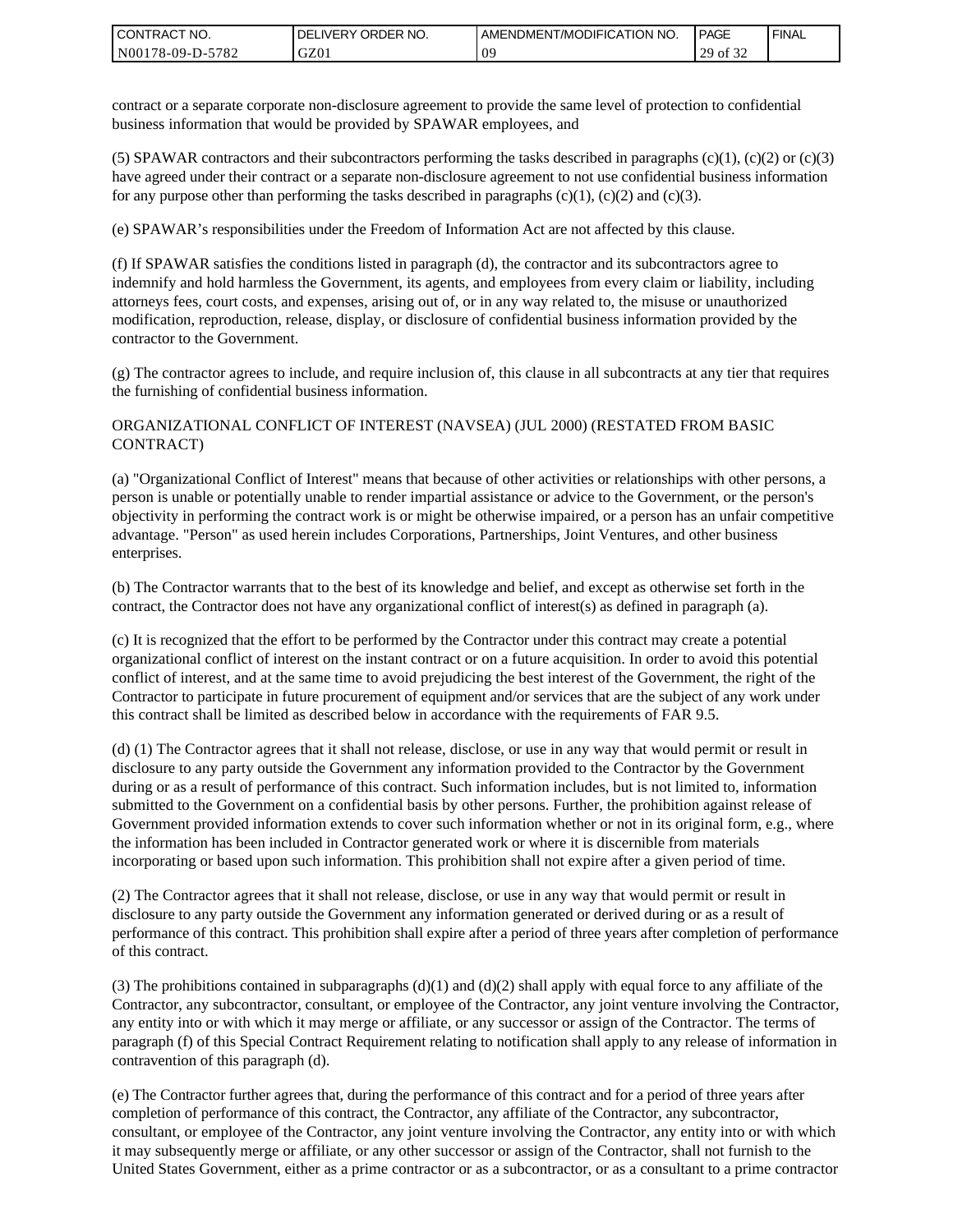| l CON <sup>-</sup><br>'TRACT NO. | ORDER<br>NO.<br>.IVERY<br>DELI | AMENDMENT/MODIFICATION NO. | <b>PAGE</b>                         | ' FINAL |
|----------------------------------|--------------------------------|----------------------------|-------------------------------------|---------|
| 5782<br>N00178-09-D-5            | GZ01                           | ΩS                         | 0.22<br>$\Omega$<br>ΟĪ<br>3U<br>ے ر |         |

or subcontractor, any system, component or services which is the subject of the work to be performed under this contract. This exclusion does not apply to any recompetition for those systems, components or services furnished pursuant to this contract. As provided in FAR 9.505-2, if the Government procures the system, component, or services on the basis of work statements growing out of the effort performed under this contract, from a source other than the contractor, subcontractor, affiliate, or assign of either, during the course of performance of this contract or before the three year period following completion of this contract has lapsed, the Contractor may, with the authorization of the SeaPort/Task Order Contracting Officer, participate in a subsequent procurement for the same system, component, or service. In other words, the Contractor may be authorized to compete for procurement(s) for systems, components or services subsequent to an intervening procurement.

(f) The Contractor agrees that, if after award, it discovers an actual or potential organizational conflict of interest, it shall make immediate and full disclosure in writing to the SeaPort/Task Order Contracting Officer. The notification shall include a description of the actual or potential organizational conflict of interest, a description of the action which the Contractor has taken or proposes to take to avoid, mitigate, or neutralize the conflict, and any other relevant information that would assist the SeaPort/Task Order Contracting Officer in making a determination on this matter. Notwithstanding this notification, the Government may terminate the contract/Task Orders for the convenience of the Government if determined to be in the best interest of the Government.

(g) Notwithstanding paragraph (f) above, if the Contractor was aware, or should have been aware, of an organizational conflict of interest prior to the award of this contract or becomes, or should become, aware of an organizational conflict of interest after award of this contract and does not make an immediate and full disclosure in writing to the SeaPort/Task Order Contracting Officer, the Government may terminate this contract/task orders for default.

(h) If the Contractor takes any action prohibited by this requirement or fails to take action required by this requirement, the Government may terminate this contract for default.

(i) The SeaPort/Task Order's Contracting Officer's decision as to the existence or nonexistence of an actual or potential organizational conflict of interest shall be final.

(j) Nothing in this requirement is intended to prohibit or preclude the Contractor from marketing or selling to the United States Government its product lines in existence on the effective date of this contract; nor, shall this requirement preclude the Contractor from participating in any research and development or delivering any design development model or prototype of any such equipment. Additionally, sale of catalog or standard commercial items are exempt from this requirement.

(k) The Contractor shall promptly notify the Contracting Officer, in writing, if it has been tasked to evaluate or advise the Government concerning its own products or activities or those of a competitor in order to ensure proper safeguards exist to guarantee objectivity and to protect the Government's interest.

(l) The Contractor shall include this requirement in subcontracts of any tier which involve access to information or situations/conditions covered by the preceding paragraphs, substituting "subcontractor" for "contractor" where appropriate.

(m) The rights and remedies described herein shall not be exclusive and are in addition to other rights and remedies provided by law or elsewhere included in the basic contract or this task order.

(n) Compliance with this requirement is a material requirement of the basic contract and this task order.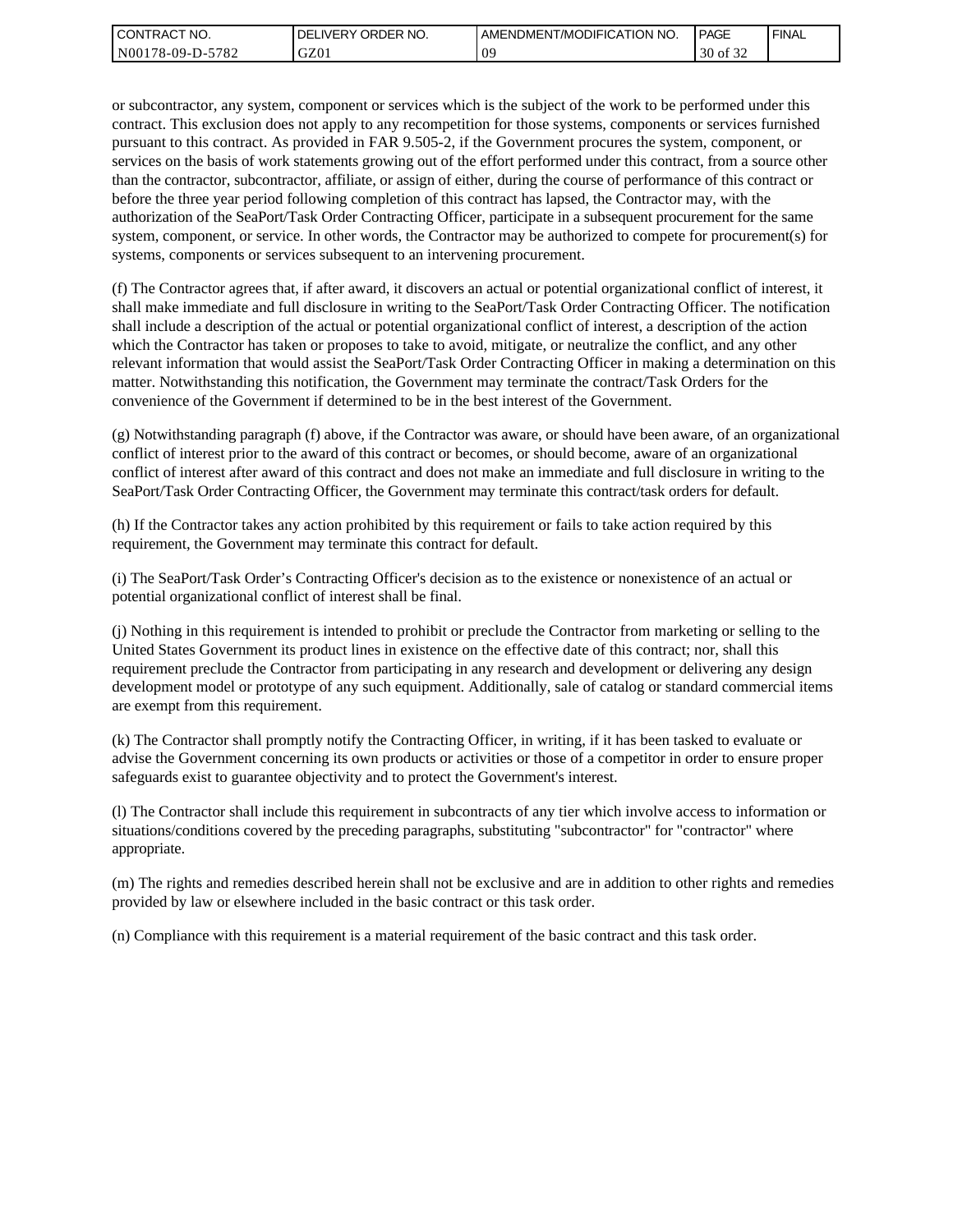| CONTRACT NO.     | ORDER<br>NO.<br><b>DELIVERY</b> | AMENDMENT/MODIFICATION NO. | PAGE              | <b>FINAL</b> |
|------------------|---------------------------------|----------------------------|-------------------|--------------|
| N00178-09-D-5782 | GZ01                            | 09                         | 0Ī<br>- 51<br>ے ر |              |

# **SECTION I CONTRACT CLAUSES**

52.217-9 OPTION TO EXTEND THE TERM OF THE CONTRACT (MAR 2000)

(a) The Government may extend the term of this task order by written notice to the Contractor on or before the expiration of the task order; provided, that the Government gives the Contractor a preliminary written notice of its intent to extend at least 60 days before the task order expires. The preliminary notice does not commit the Government to an extension.

(b) If the Government exercises this option, the extended task order shall be considered to include this option clause.

(c) The total duration of this task order, including the exercise of any options under this clause, shall not exceed five years.

### 52.219-14 LIMITATIONS OF SUBCONTRACTING (DEC 1996)

Authorized subcontractors:

Nortel Government Solutions, Inc

Mandex, Inc.

Planned Systems International, Inc.

Dependable global Solutions, Inc

Cyber Squared, Inc.